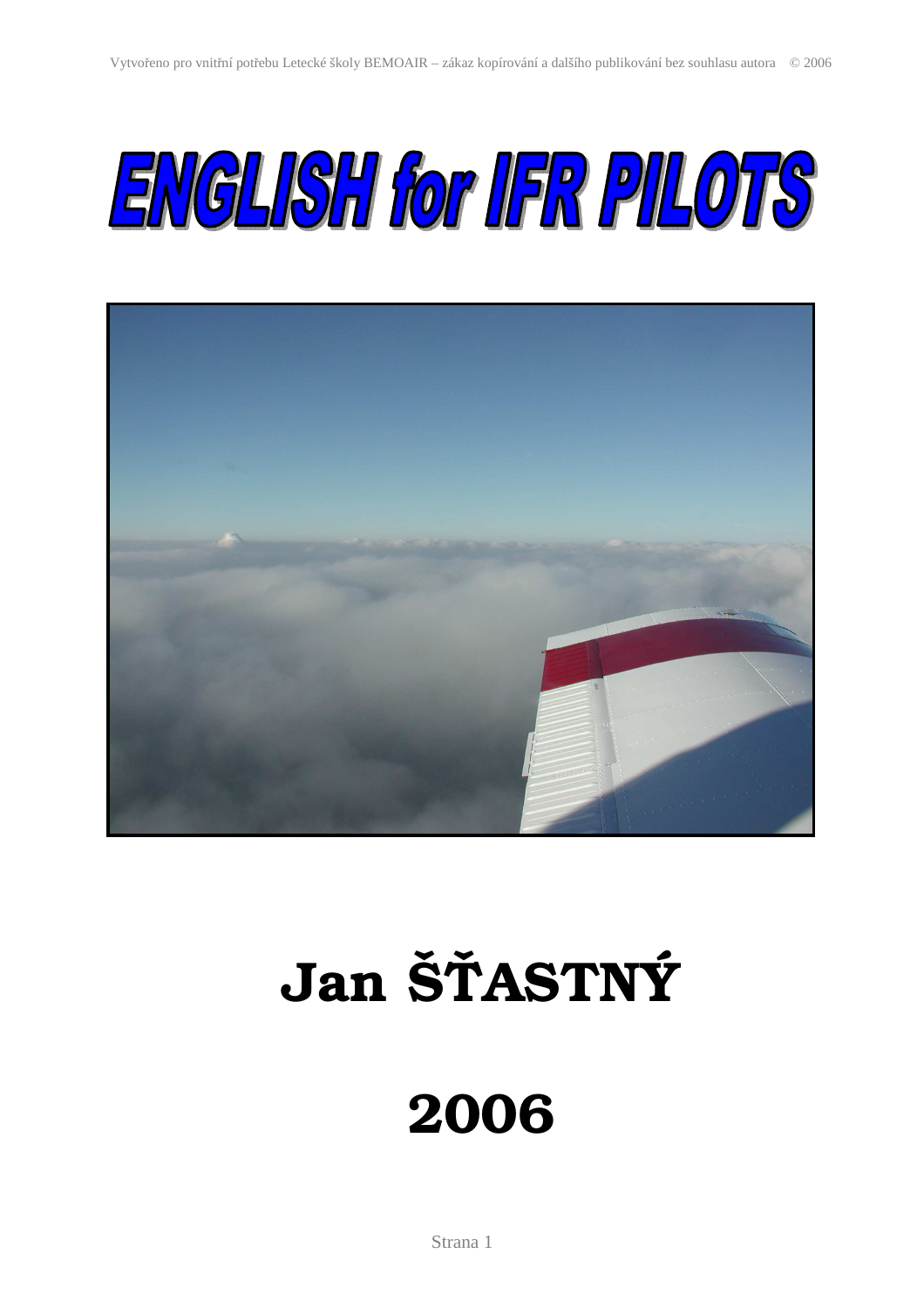## *Úvodem*

*Tato skripta jsou zpracována jako pomocný studijní materiál pro piloty, instruktory leteckého výcviku, letecké školy a centra leteckého výcviku, které zabezpečují letecký výcvik pro kvalifikace letů podle přístrojů (lety IFR) a případně pro další zájemce o rozšíření znalostí z letecké tématiky.* 

 *Navazují na skripta Letecká angličtina a frazeologie pro lety VFR a společně tvoří základní ucelenou sestavu pro přípravu na zkoušku z odborné letecké angličtiny a frazeologi pro lety IFR, která je požadována na ÚCL v souladu z leteckým předpisem JAR-FCL pro piloty letounů a vrtulníků.* 

 *Autor*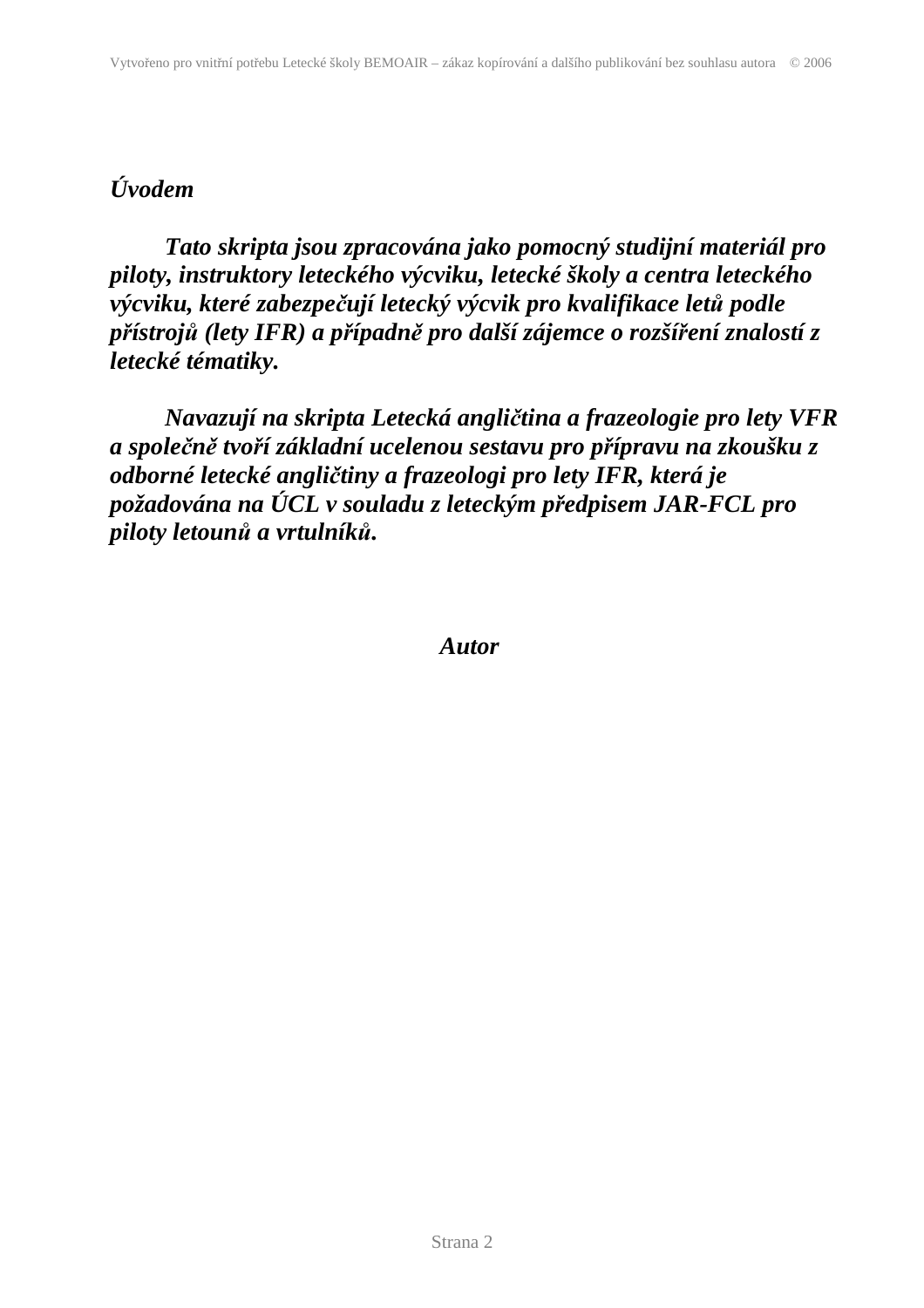### INTRODUCTION

#### Why an Instrument Rating?

The answer to this question depends upon individual needs. Pilots who fly in familiar un-congested areas, stay alert to weather developments and accept an alternative to their original plan, may not need an **Instrument Rating**. However, some cross-country destinations may take a pilot to unfamiliar airports and/or through high activity areas in marginal visual or instrument meteorological conditions (IMC).

Pilots originally flew aircraft strictly by sight, sound, and feel while comparing the aircraft´s attitude to the natural horizon. As aircraft performance increased, pilots required more in-flight information to enhance the safe operation of their aircraft.

 Navigation began by using ground references with dead reckoning and has led to the development of electronic navigational systems. These include the automatic direction finder (ADF), very-high frequency omni-directional radio range (VOR), distance measuring equipment (DME), tactical air navigation (TACAN), long range navigation (LORAN), global positioning system (GPS), instrument landing system (ILS), microwave landing system (**MLS**) and inertial navigational system (**INS**).

 Perhaps you want an Instrument Rating for the same basic reason you learned to fly in the first place – because you like flying. Earn the rating – not because you might need it sometime, but because it represents achievement and provides training you will use continually and build upon as long as you fly. But most importantly – it means greater safety in flying.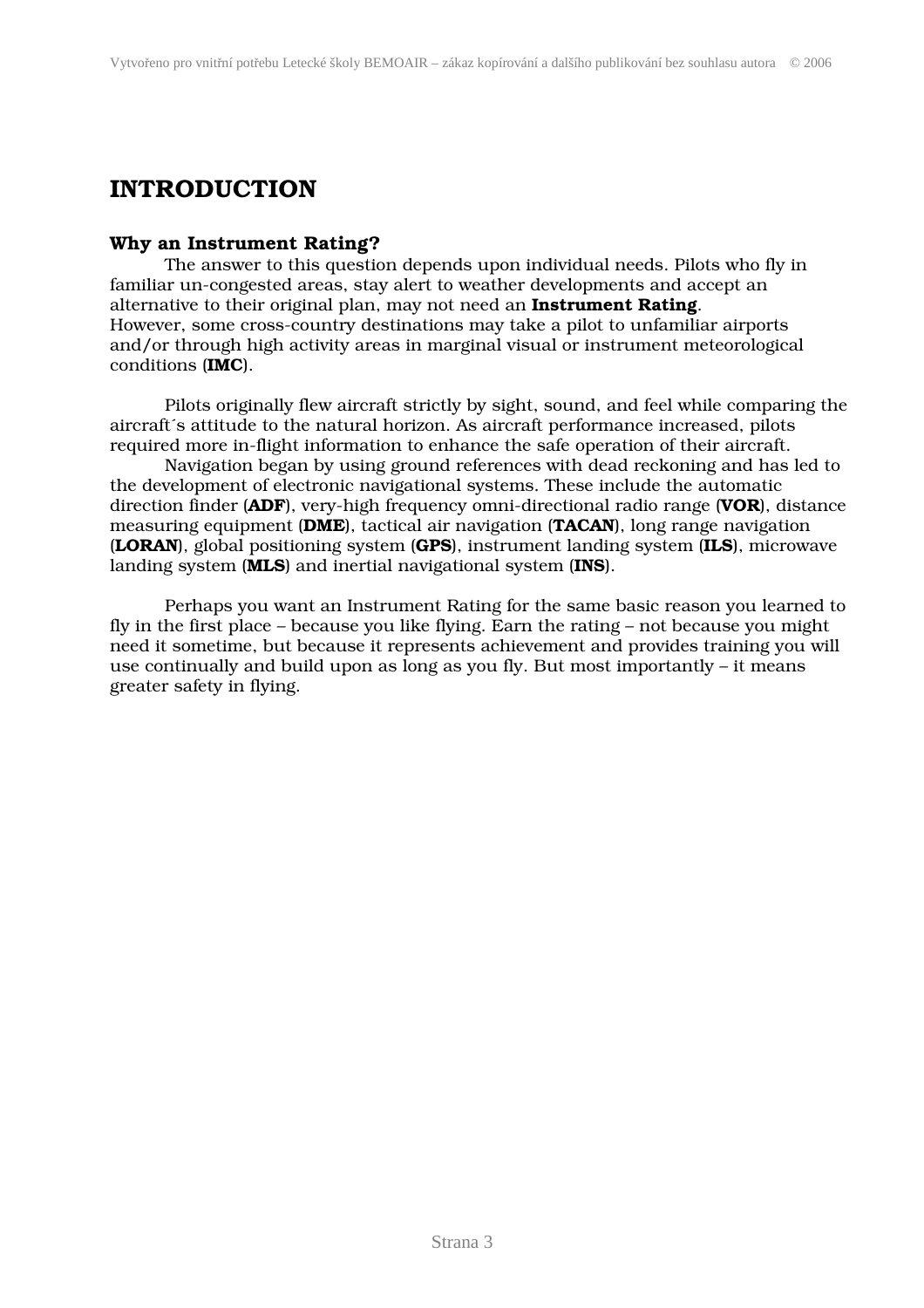## HUMAN FACTORS

#### INTRODUCTION

Human factors is a broad field that studies the interaction between people and machines for the purpose of improving performance and reducing errors. As aircraft became more reliable and less prone to mechanical failure, the percentage of accidents related to human factors increased. Some aspect of human factors now accounts for over 80 % of all accidents.

Flying in instrument meteorological conditions (IMC) can result in sensation that are misleading to the body´s sensory system. A safe pilot needs to understand these sensations and effectively counteract them. Instrument flying requires a pilot to make decisions using all available resources.

#### Sensory Systems for Orientation

**Orientation -** is the awareness of the position of the aircraft and of oneself in relation to a specific reference point.

Disorientation - is the lack of orientation

**Spatial disorientation –** is the state of confusion due to misleading information being sent to the brain from various sensory organs resulting in a lack of awareness of the aircraft position in relation to a specific reference point.

Orientation is maintained through the body's sensory organs in **three areas**:

- visual
- vestibular
- postural

The eyes maintain visual orientation; the motion sensing system in the inner ear maintains vestibular orientation and the nerves in the skin, joints and muscles of the body maintain postural orientation.

 When human beings are in their natural environment, these three systems work well but when the human body is subjected to the forces of flight, these senses can provide misleading information and pilots become disoriented.

#### Visual illusions

There are two illusions leading to the spatial disorientation:

False horizon - Inaccurate visual information for aligning the aircraft caused by various and geometric formations that disorient the pilot from the actual horizon. Autokinesis – Night-time visual illusion that a stationary light is moving, which becomes apparent after several seconds of staring at the light.

#### Vestibular illusions

The vestibular system in the inner ear is the sensory system responsible for most illusions leading to the spatial disorientation. The major illusions are covered below.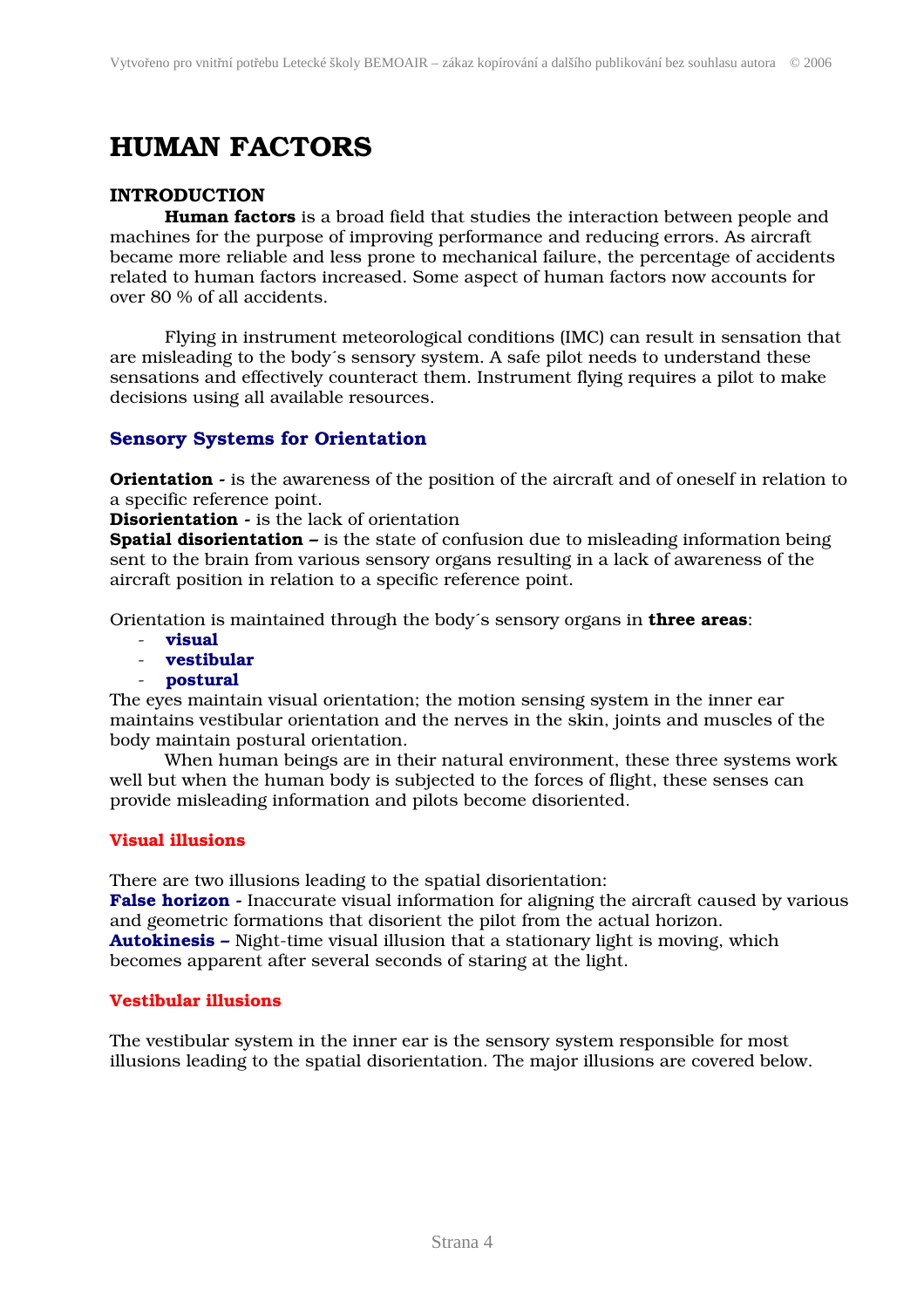The leans – An abrupt correction of a banked attitude, entered too slowly to stimulate the motion sensing system in the inner ear, can create the illusion of banking in the opposite direction.

Coriolis illusion - An abrupt head movement, while in a prolonged constant-rate turn that has ceased stimulating the motion sensing system, can create the illusion of rotation or movement in an entirely different axis.

Graveyard spiral – The illusion of the cessation of a turn while actually still in a prolonged coordinated, constant-rate turn, which can lead a disoriented pilot to a loss of control of the aircraft.

**Somatogravic illusion –** The feeling of being in a nose-up or nose-down attitude, caused by a rapid acceleration or deceleration while in flight situations that lack visual reference.

**Inversion illusion –** The feeling that the aircraft is tumbling backwards, caused by an abrupt change from climb to straight-and-level flight while in situations lacking visual reference.

Elevator illusion – The feeling of being in a climb or descent, caused by the kind of abrupt vertical acceleration that result from up or downdrafts.

#### Postural illusions

The postural system sends signals from the skin, joints and muscles to the brain that are interpreted in relation to the Earth´s gravitational pull. These signals determine posture.

Because of the forces acting upon the body in certain flight situations, many false sensations can occur due to acceleration forces overpowering gravity.

#### Physiological and Psychological Factors

Stress – is the body´s response to demand placed upon it. These demands can be either pleasant or unpleasant in nature.

The indicators of excessive stress often show as three types of symptoms:

- emotional
- physical
- behavioral

Pilots need to learn to recognize the symptoms of stress as they begin to occur within themselves.

There are many techniques available that can help reduce stress in life or help people cope with it better.

Good cockpit stress management begins with good life stress management. The following checklist outlines some methods of cockpit stress management.

- $\triangleright$  Avoid situations that distract from flying the aircraft
- Reduce workload to reduce stress level. This will create a proper environment in which to make good decisions
- $\triangleright$  If an emergency does occur, be calm. Think for a moment, weight the alternatives, than act
- $\triangleright$  Become familiar with the aircraft, its operation and emergency procedures. Also, maintain flight proficiency to build confidence
- $\triangleright$  Know and respect personal limits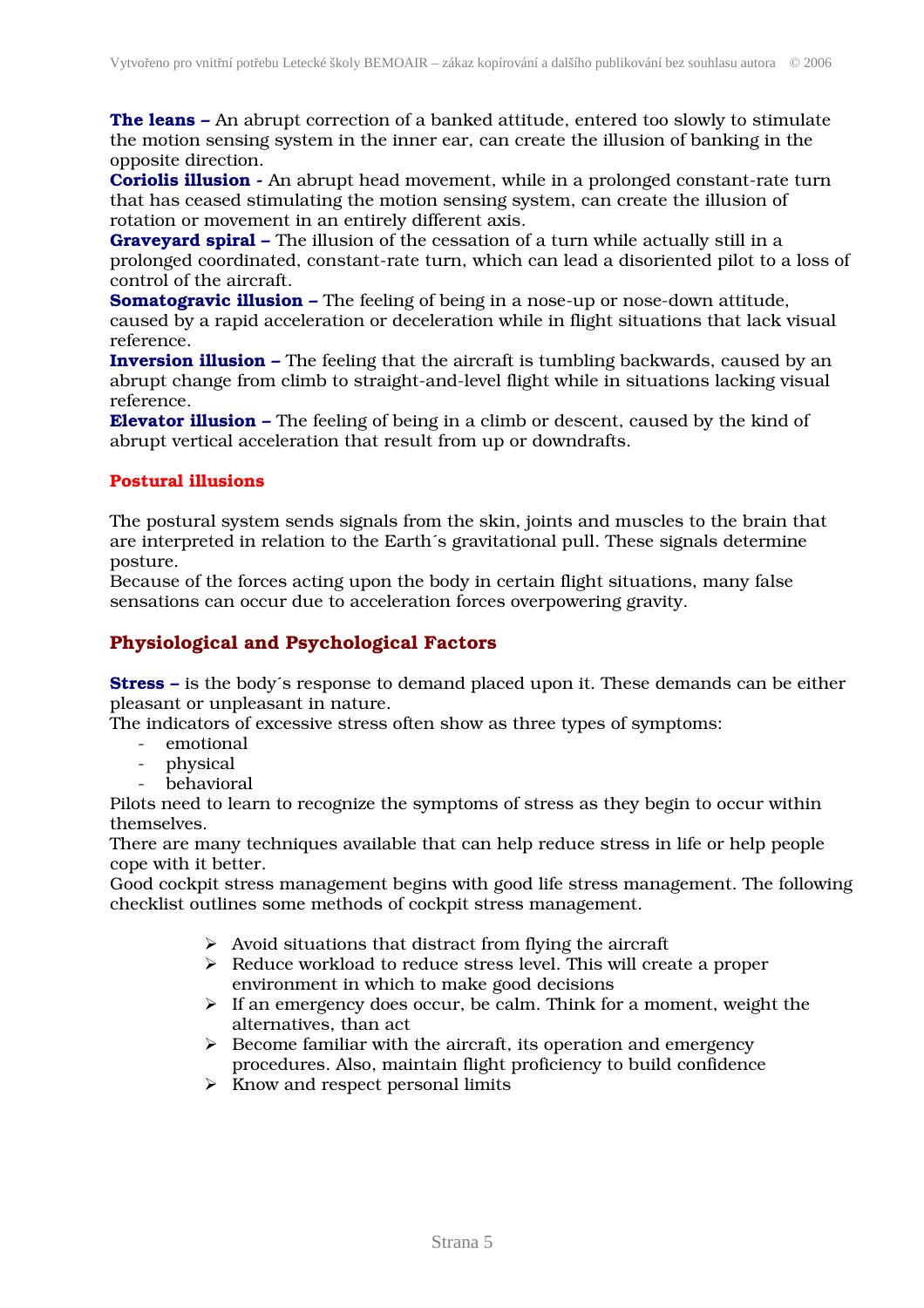- $\triangleright$  Do not allow small mistakes to be distractions during flight; rather review and analyze them after landing
- $\triangleright$  If flying adds stress, either stop flying or seek professional help to manage stress with acceptable limits

Medical Factors – A "go/no-go" decision is made before each flight. The pilot should not only preflight check the aircraft, but also his/herself before every flight.

There are in fact three main factors degrading the pilot´s performance:

- Lack of the medical fitness
- Alcohol/drugs
- Fatigue

#### Aeronautical Decision Making Process (ADM)

A systematic approach to the mental process used by pilots to consistently determine the best course of action in response to a given set of circumstances.

The ADM process addresses all aspects of decision making in the cockpit and identifies the steps involved in good decision making. These steps are:

- 1. identifying personal attitudes hazardous to safe flight
- 2. learning behavior modification techniques
- 3. learning how to recognize and cope with stress
- 4. developing risk assessment skills
- 5. using all resources
- 6. evaluating the effectiveness of one´s ADM skills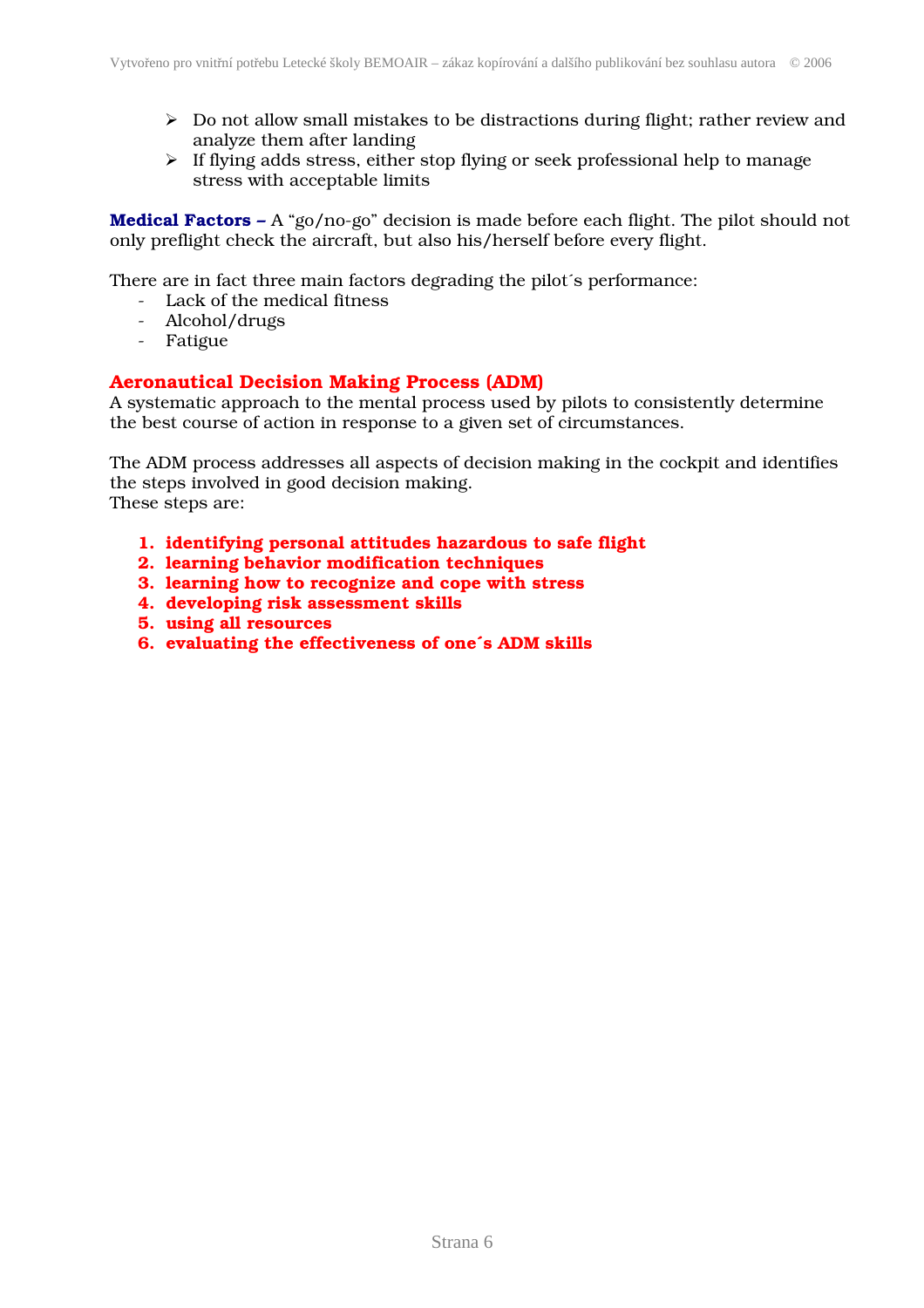## AERODYNAMIC FACTORS

#### REVIEW of BASIC AERODYNAMICS

As an instrument pilot, you must understand the relationship and difference between the aircraft´s flight path, angle of attack and pitch attitude. Also, it is crucial to understand how the aircraft will react to various control and power changes, because the environment in which instrument pilots fly has inherent hazards not found in visual flight.

The basis for this understanding is found in the **four forces and Newton's laws**:

- the Law of Inertia
- the Law of Momentum
- the Law of Reaction

The four basic forces acting upon an aircraft in flight are:

- lift
- weight
- thrust
- drag

The aerodynamic forces produced by the wing create lift.

#### Lift

Lift always acts in a direction perpendicular to the relative wind and to the lateral axis of the aircraft. The fact that lift is referenced to the wind, not to the Earth´s surface is a source of many errors in learning flight control.

#### Lift is not always "up".

Its direction relative to the Earth´s surface changes as you maneuver the aircraft A byproduct of lift is **induced drag.** Induced drag combined with **parasite drag** (which is a sum of form drag, skin friction and interference drag) produce the total drag of the aircraft.

Flight path: - the line, course or track along which an aircraft is flying or is intended to be flown

Angle of attack: - the acute angle formed between the chord line of an airfoil and the direction of the air that strikes the airfoil

Induced drag: - caused by the same factors that produce lift, its amount varies inversely with airspeed. As airspeed decreases, the angle of attack must increase and this increases induced drag.

**Parasite drag:** - caused by the friction of air moving over the structure, its amount varies directly with the airspeed. The higher the airspeed, the greater the parasite drag.

#### **ATMOSPHERE**

Air density is a result of the relationship between temperature and pressure. This relationship is such that density is inversely related to temperature and directly related to pressure.

For a constant pressure to be maintained as temperature increases, density must decrease and vice versa.

For a constant temperature to be maintained as pressure increases, density must increase and vice versa.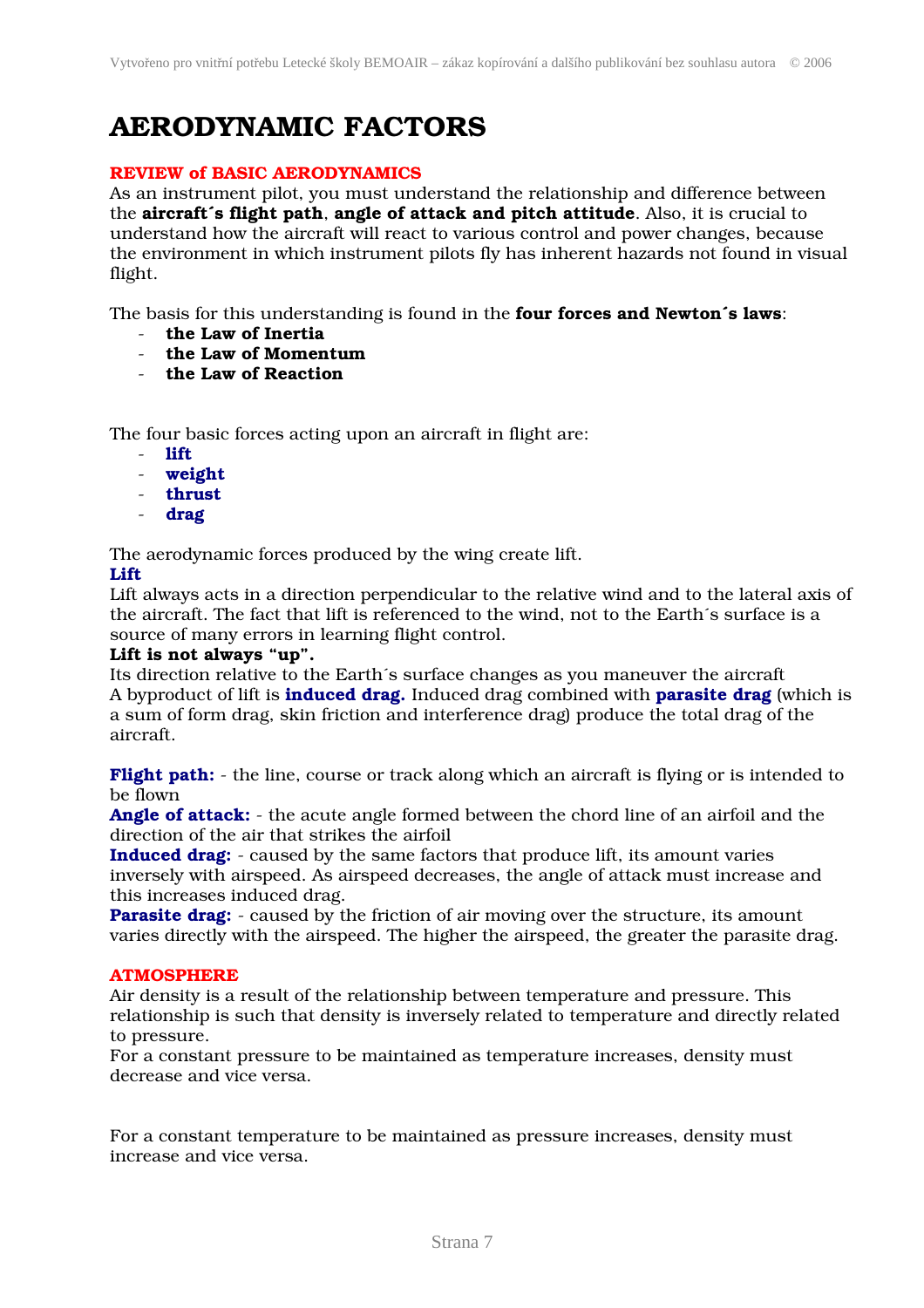These relationships provide a basis for understanding instrument indications and aircraft performance.

#### Standard Atmosphere

The International Civil Aviation Organization (ICAO) established the ICAO Standard Atmosphere as a way of creating an international standard for reference and computations.

In the standard atmosphere, sea level pressure is 1013,25hPa (29.92" Hg) and the temperature is 15°C (59°F).the standard lapse rate for pressure is approximately 33,9hPa decrease per 1,000ft increase in altitude. The standard lapse rate for temperature is a  $2^{\circ}C$  (3,6 $^{\circ}F$ ) decrease per **1,000ft** increase up to the tropopause. Because the actual operating conditions rarely fit the standard atmosphere, certain corrections must apply to the instrumentation and aircraft performance.

There are two measurements of the atmosphere that pilots must understand: **pressure** altitude and density altitude.

Pressure Altitude is the height above the standard datum pressure (1013.25hPa) and is used for standardizing altitudes for **flight levels (FL)** and for calculation involving aircraft performance.

Density Altitude is pressure altitude corrected for nonstandard temperature and is used for determining aerodynamic performance in the nonstandard atmosphere. Density altitude increases as the density of the air decreases.

#### Safety Reminder As density altitude increases, performance decreases – be aware on hot days at high altitudes.

#### DRAG

When induced drag and parasite drag are plotted on a graph, the total drag on the aircraft appears in the form of a "drag curve".

The drag curve also illustrates the two regions of command:

- the region of normal command
- the region of reversed command

The term "region of command" refers to the relationship between speed and the power required to maintain or change that speed and means the input the pilot must give in terms of power or thrust to maintain a new speed.

The region of normal command occurs where power must be added to increase speed. The region of reversal command occurs where additional power is needed to maintain a slower airspeed.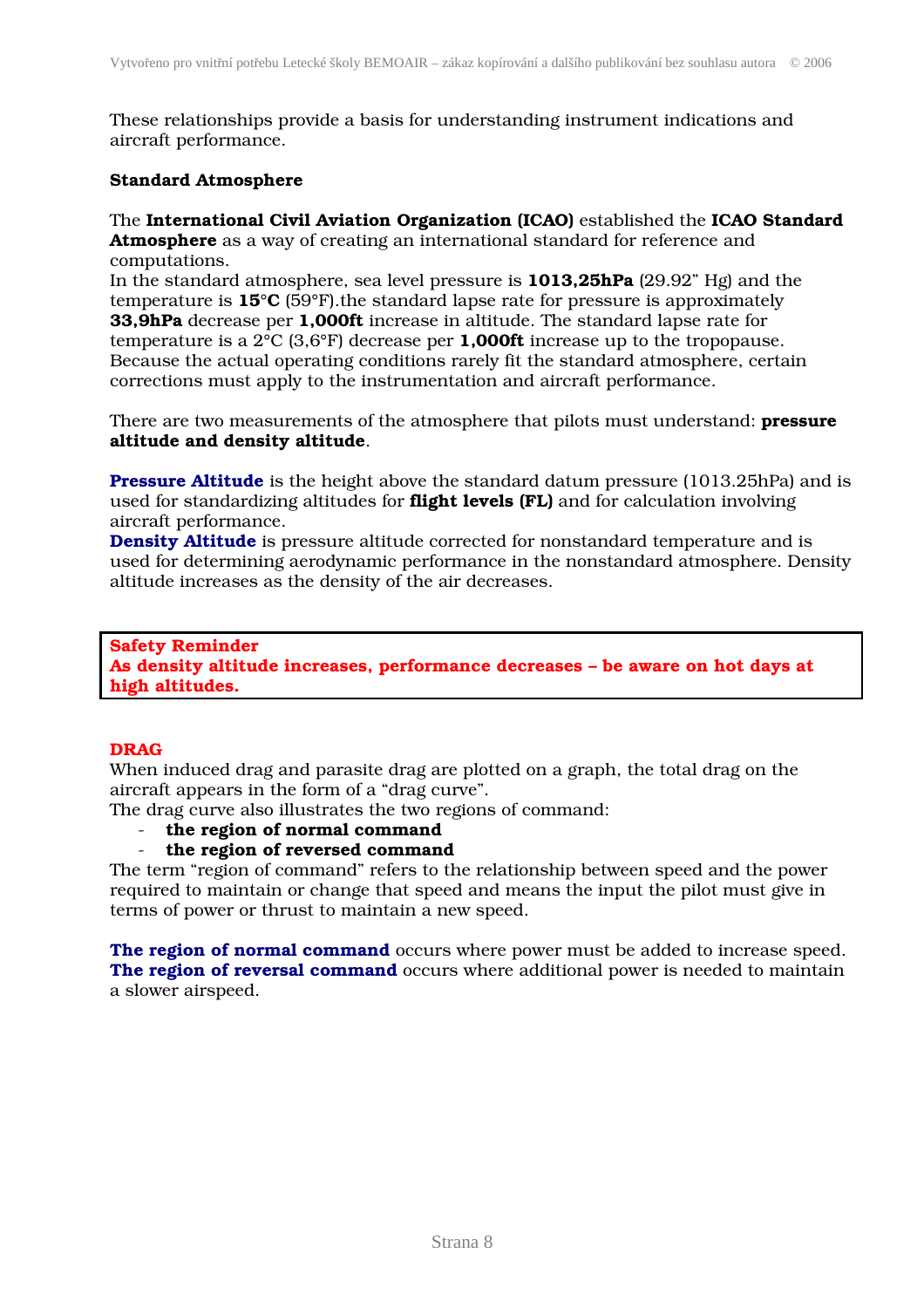#### Speed stability

If the airspeed is increased with no changes to the power setting, a power deficiency exists. The aircraft will have the natural tendency to return to the initial speed to balance power and drag.

If the airspeed is reduced with no changes to the power setting, an excess of power exists. The aircraft will have the tendency to speed up to regain the balance between power and drag.

Keeping the aircraft in proper trim enhances this natural tendency.

**Static longitudinal stability** of the aircraft tends to return the aircraft to the original trimmed condition.

Slow Airspeed Safety Hint Be sure to add power before pitching up while at slow airspeeds to prevent losing airspeed

Reversed Logic

In the region of reversed command, as you slow down you require more power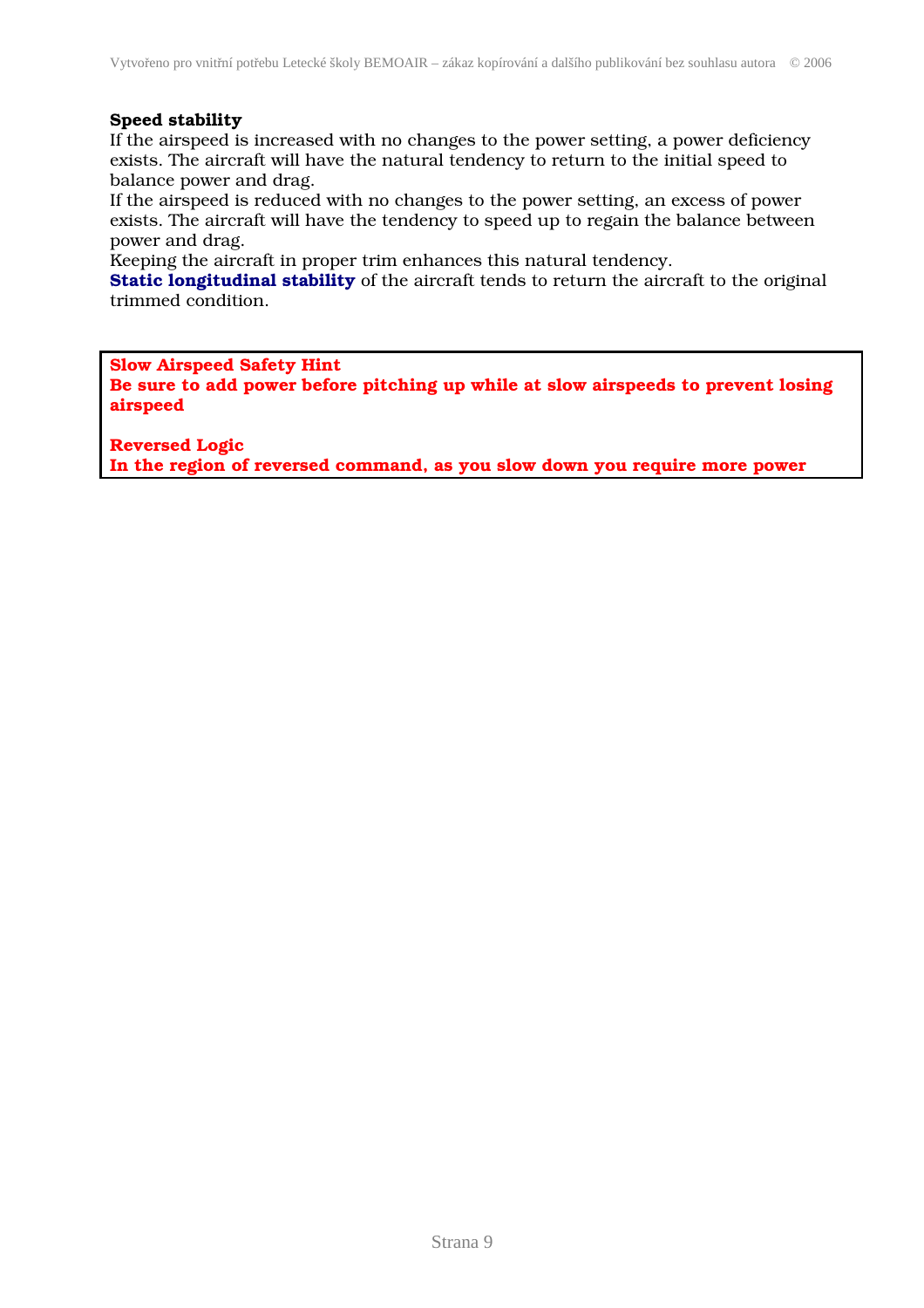## FLIGHT INSTRUMENTS

#### INTRODUCTION

The basic flight instruments required for operation under visual flight rules (VFR) are:

- airspeed indicator
- an altimeter
- magnetic direction indicator (magnetic compass)
- slip-skid indicator

In addition to these, operation under instrument flight rules (IFR) requires:

- gyroscopic rate-of-turn indicator
- sensitive altimeter adjustable for barometric pressure
- clock displaying hours, minutes and seconds with a sweep-second pointer or digital presentation
- gyroscopic pitch-and-bank indicator (artificial horizon)
- gyroscopic direction indicator (directional gyro or equivalent)

Aircraft that are flown in instrument meteorological conditions (IMC) are equipped with instruments that provide attitude and direction reference, as well as radio navigation instruments that allow precision flight from takeoff to landing with limited or no outside visual references.

#### PITOT-STATIC SYSTEMS

Three basic pressure-operated instruments are found in most aircraft instrument panels:

- airspeed indicator (ASI)
- sensitive altimeter
- vertical speed indicator (VSI)

All of them receive the pressures from the aircraft pitot-static system.

The pressure of the **static, or still air**, is measured at a flush port where the air is not disturbed. On some aircraft, this air is sampled by static ports on the side of the electrically heated **pitot-static head**. Other aircraft pick up the static pressure through flush ports on the side of the fuselage or vertical fin.

Pitot pressure (impact air pressure, ram air pressure) is taken in through an open-end tube pointed directly into the relative wind flowing around the aircraft.



Sensitive Altimeter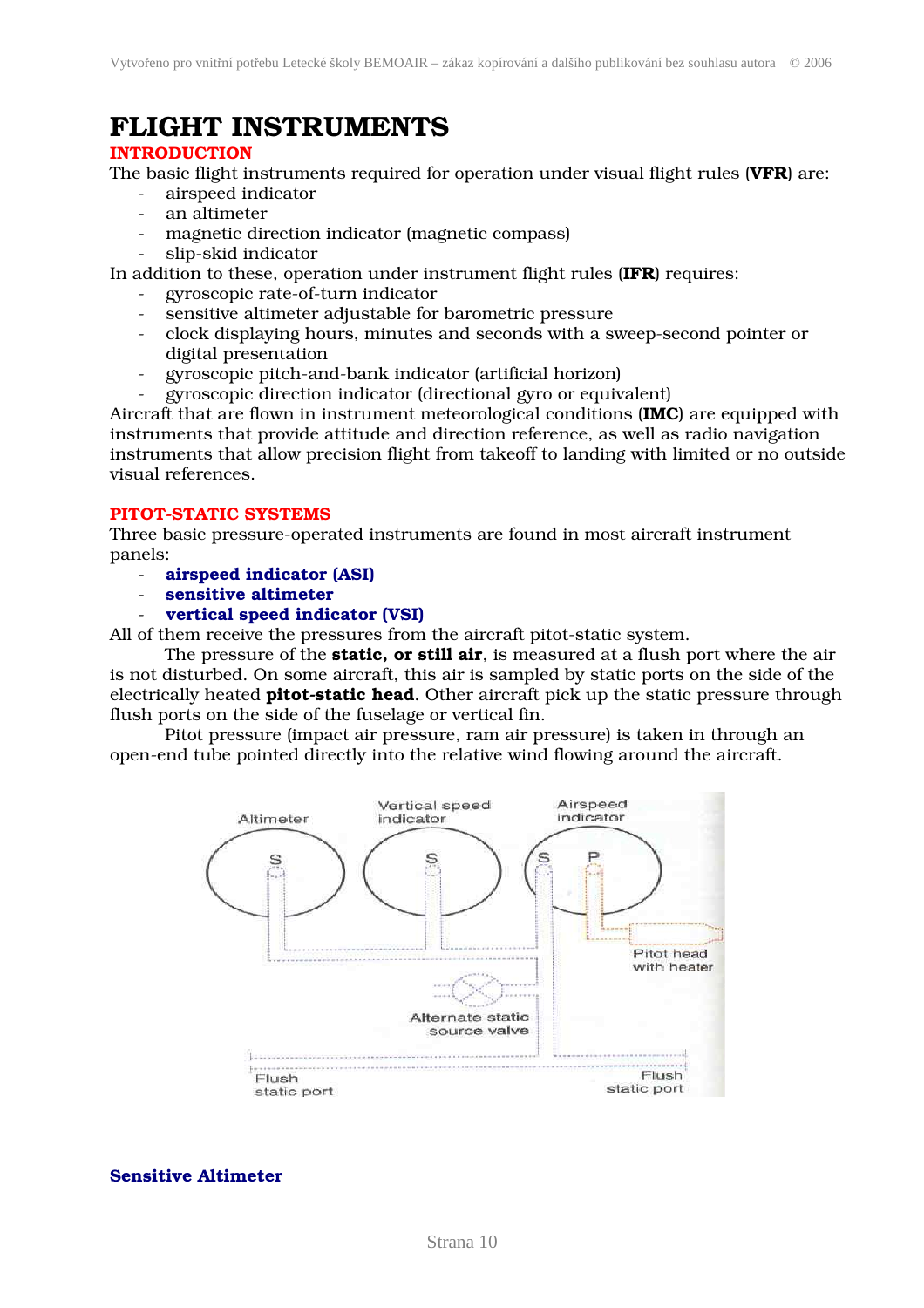#### *Principle of operation*

A sensitive altimeter is an aneroid barometer that measures the absolute pressure of the ambient air and displays it in terms of feet or meters above a selected pressure level. The sensitive element is a stack of evacuated, corrugated bronze aneroid capsules as shown. The air pressure acting on these aneroids tries to compress them against their natural springiness, which tries to expand them. The result is that their thickness changes as the air pressure changes.



Barometric scale adjustment knob



*Three-pointer altimeter*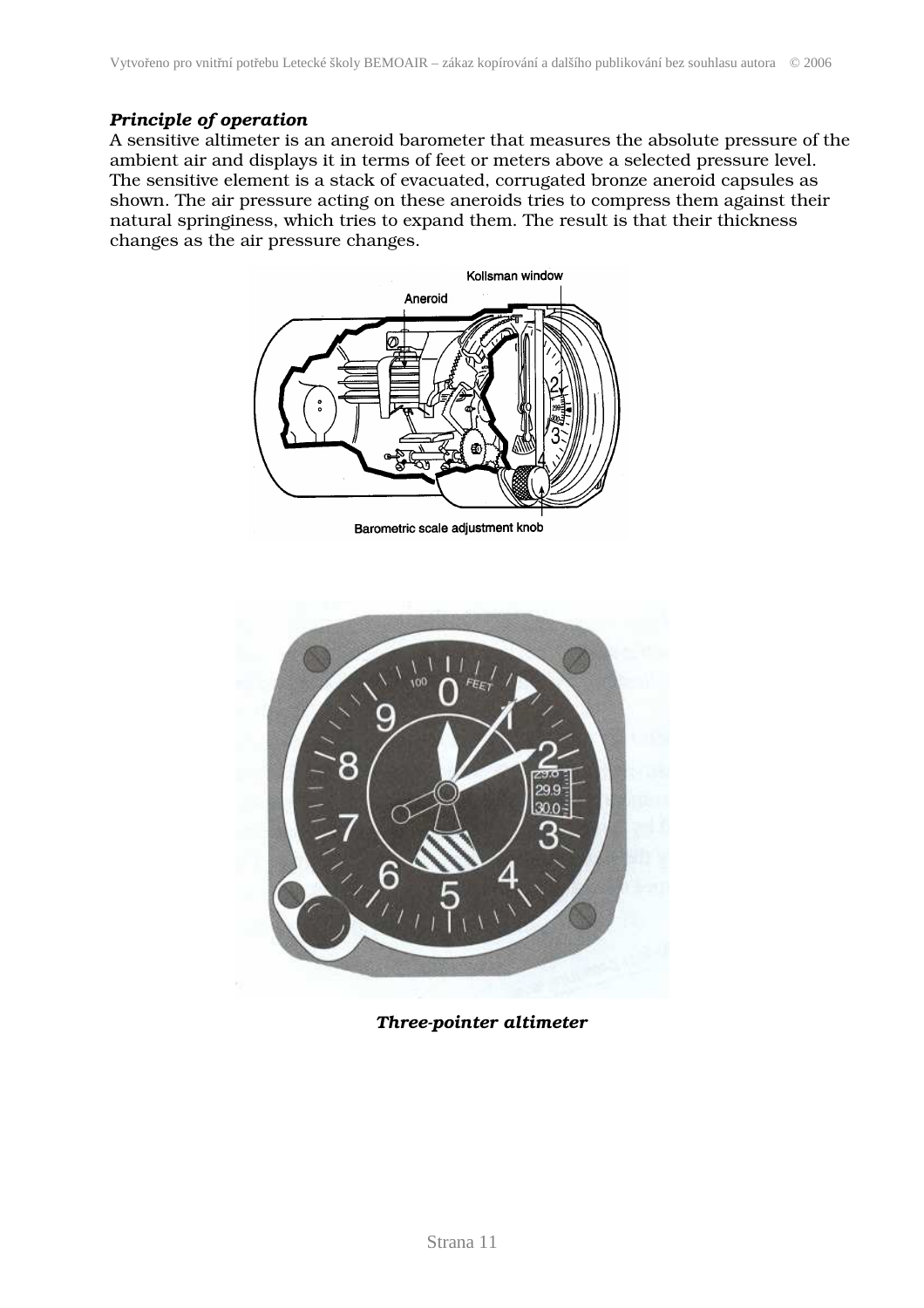#### Altimeter Errors

A sensitive altimeter is designed to indicate standard changes from standard conditions, but most flying involves errors caused by nonstandard conditions and you must be able to modify the indications to correct for these errors.

If the air is colder than standard, it is denser and the pressure levels are closer together. When the aircraft is flying at an indicated altitude of 5 000ft as an example, the true altitude is lower than it would be if the air were warmer.

The cold temperature induced altimeter error may be significant when considering obstacle clearances when temperatures are well below standard.

Pilots may wish to increase their minimum terrain clearance altitudes with a corresponding increase in ceiling from the normal minimum when flying in extreme cold temperature conditions. Some flight management systems (FMS) with air data computers may implement a capability to compensate for cold temperature errors. If compensation is applied by the FMS or manually, ATC must be informed that the aircraft is not flying the assigned altitude.

The following table derived from ICAO standard formulas, shows how much error can exist when the temperature is extremely cold.

#### ICAO Cold Temperature Error Table

|                     |       |                 |     |     |     |     |     |     |     |      | <b>Height above Airport in Feet</b> |      |      |      |      |
|---------------------|-------|-----------------|-----|-----|-----|-----|-----|-----|-----|------|-------------------------------------|------|------|------|------|
|                     |       | 200             | 300 | 400 | 500 | 600 | 700 | 800 | 900 | 1000 | 1500                                | 2000 | 3000 | 4000 | 5000 |
| Reported            | $+10$ | 10 <sup>1</sup> | 10  | 10  | 10  | 20  | 20  | 20  | 20  | 20   | 30                                  | 40   | 60   | 80   | 90   |
|                     | 0     | 20              | 20  | 30  | 30  | 40  | 40  | 50  | 50  | 60   | 90                                  | 120  | 170  | 230  | 280  |
|                     | $-10$ | 20              | 30  | 40  | 50  | 60  | 70  | 80  | 90  | 100  | 150                                 | 200  | 290  | 390  | 490  |
|                     | $-20$ | 30              | 50  | 60  | 70  | 90  | 100 | 120 | 130 | 40   | 210                                 | 280  | 420  | 570  | 710  |
|                     | $-30$ | 40              | 60  | 80  | 100 | 120 | 130 | 50  | 170 | 90   | 280                                 | 380  | 570  | 760  | 950  |
| Temp C <sup>o</sup> | $-40$ | 50              | 80  | 100 | 20  | 50  | 170 | 90  | 220 | 240  | 360                                 | 480  | 720  | 970  | 1210 |
|                     | $-50$ | 60              | 90  |     | 50  | 80  | 210 | 240 | 270 | 300  | 450                                 | 590  | 890  | 1190 | 500  |

The fact that the altitude indication is not always true lends itself to the memory aid:

#### "When flying from hot to cold, or from high to low, look out below"

#### Encoding Altimeter

It is not sufficient in the airspace for only the pilots to have an indication of the aircraft´s altitude; the ATC on the ground must also know the altitude of the aircraft. To provide this information, the aircraft may be equipped with an encoding altimeter.

When the ATC transponder is set to **Mode C**, the encoding altimeter supplies the transponder with the series of pulses identifying the flight level (in increments of 100ft) at which the aircraft is flying. This series of pulses is transmitted to the ground radar where they appear on the controller´s scope as an alphanumeric

display around the return for the aircraft. A computer inside the encoding altimeter measures the pressure referenced from the standard and delivers this data to the transponder. When the pilot adjusts the barometric scale to the local altimeter setting, the data sent to the transponder is not affected.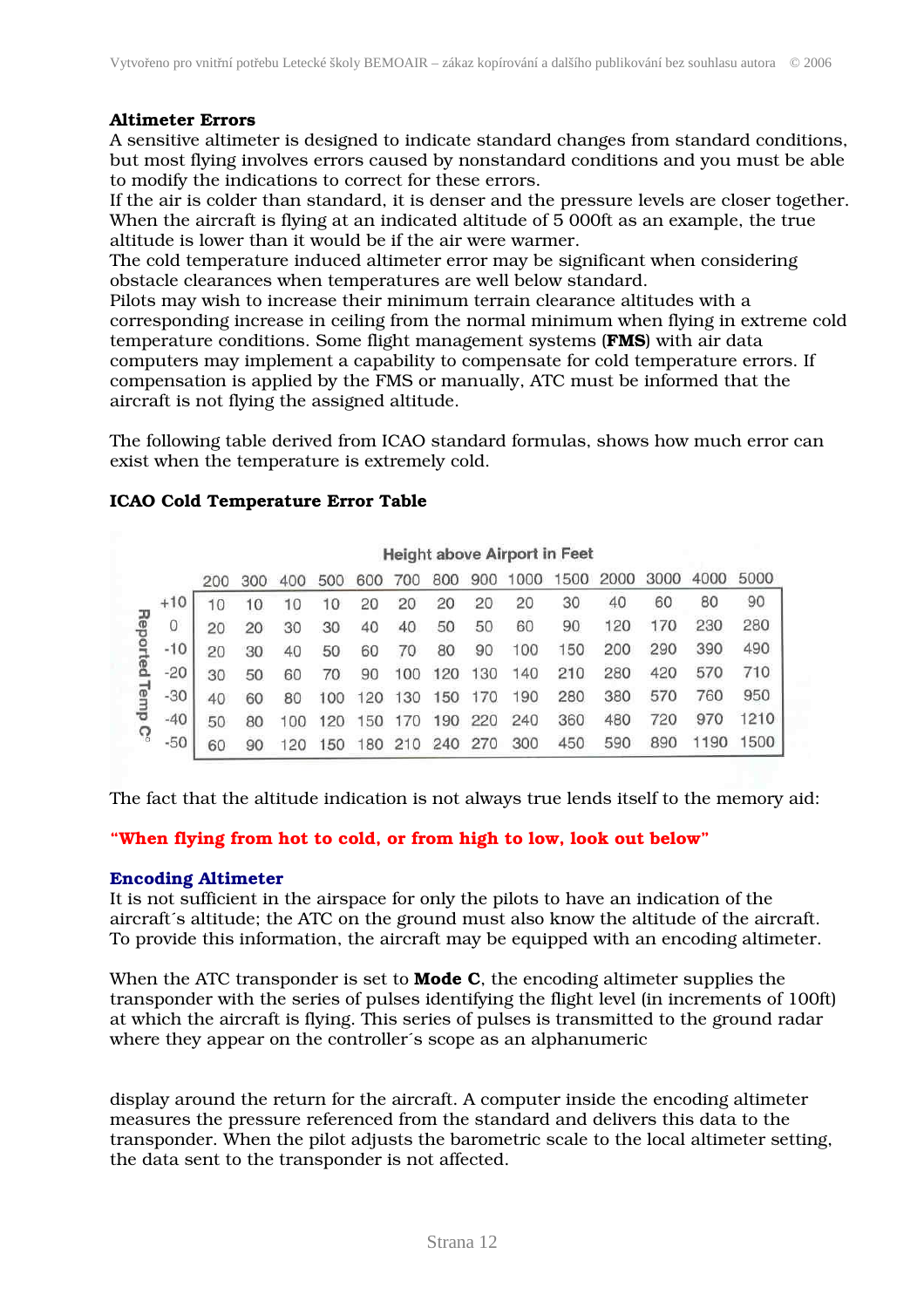#### Absolute Altimeter

The absolute altimeter, also called a radar or radio altimeter, measures the height of the aircraft above the terrain. It does this by transmitting a radio signal, either a frequencymodulated continuous-wave or pulse to the ground and accurately measuring the time used by the signal in traveling from the aircraft to the ground and returning. Most absolute altimeters have a provision for setting a **decision height/decision** altitude (DH/DA) or a minimum descent altitude (MDA) so that when the aircraft reaches this height above ground, a light will illuminate and/or an aural warning will sound. Absolute altimeters are incorporated into ground proximity warning systems (GPWS) and into some flight instruments.

#### Airspeed Indicators

An airspeed indicator is a differential pressure gauge that measures the dynamic pressure of the air through which the aircraft is flying. Dynamic pressure is the difference in the ambient static air pressure and the **total (ram) pressure** caused by the motion of the aircraft through the air. These two pressures are taken from the **pitot**static system.



*Mechanism of an airspeed indicator* 

#### Types of Airspeed

Just as there are several types of altitude, there are several types of airspeed:

- indicated airspeed (IAS)
- calibrated airspeed (CAS)
- equivalent airspeed (EAS)
- true airspeed (TAS)

#### Indicated Airspeed

Indicated airspeed is shown on the dial of the instrument, uncorrected for instrument or system errors.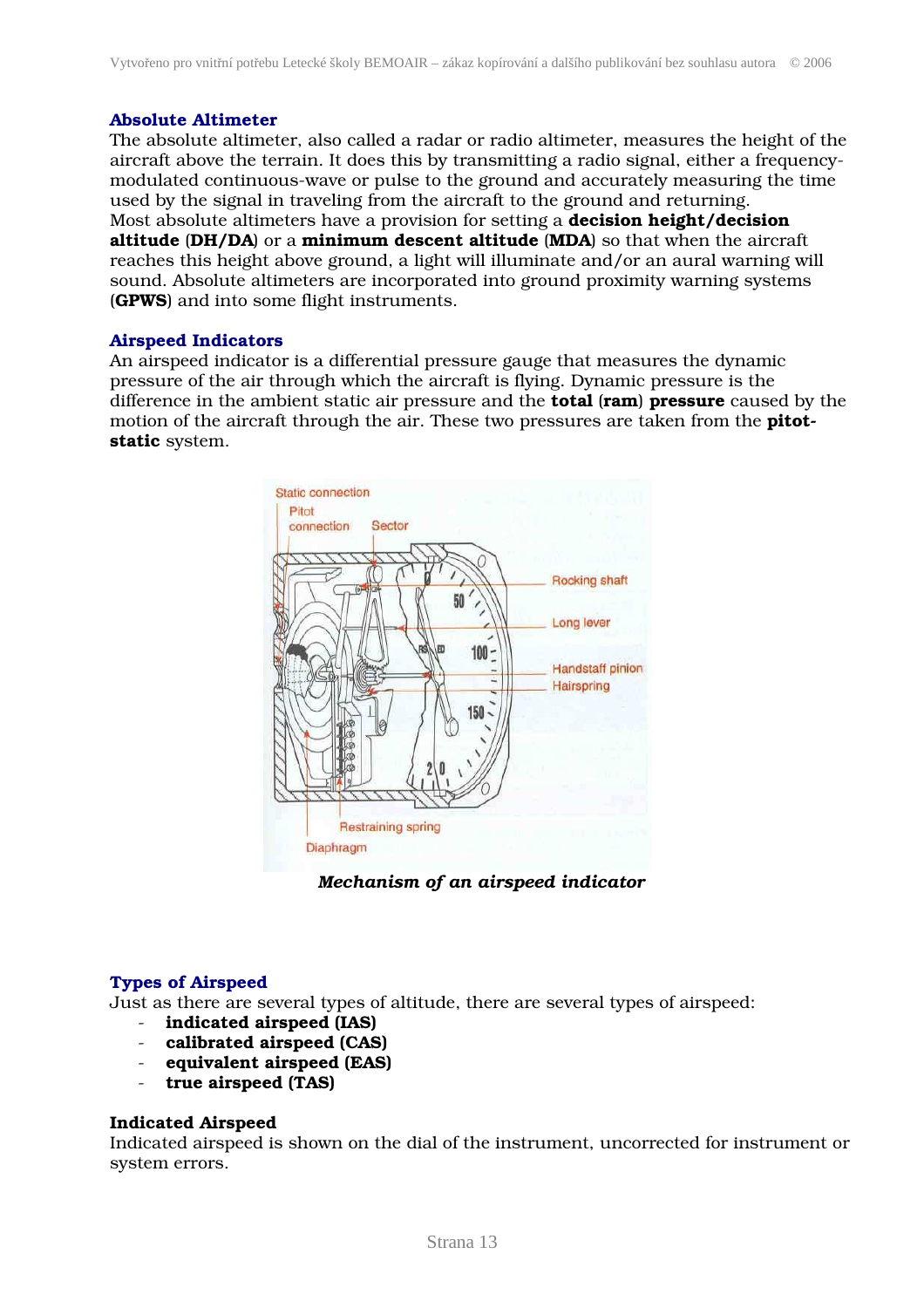#### Calibrated Airspeed

Calibrated airspeed is the speed the aircraft is moving through the air which is found by correcting IAS for instrument and position errors.

#### Equivalent Airspeed

Equivalent airspeed is CAS corrected for compression of the air inside the pitot tube. Equivalent airspeed is the same as CAS in standard atmosphere at sea level. As the airspeed and pressure altitude increase, the CAS becomes higher than it should be and a correction for compression must be subtracted from the CAS.

#### True Airspeed

True airspeed is CAS corrected for nonstandard pressure and temperature. True airspeed and CAS are the same in standard atmosphere at sea level. But under nonstandard conditions, TAS is found by applying a correction for pressure altitude and temperature to the CAS.

#### *Airspeed Color Codes*

*The dial of an airspeed indicator is color coded to alert you, at a glance, of the significance of the speed at which the aircraft is flying.* 

| White arc<br><b>Bottom</b><br><b>Top</b>         | Flap operating range<br>Flaps-down stall speed<br>Maximum airspeed for flaps-down flight         |
|--------------------------------------------------|--------------------------------------------------------------------------------------------------|
| Green arc<br><b>Bottom</b>                       | Normal operating range<br>Flaps-up stall speed<br>Maximum airspeed for rough air                 |
| <b>Top</b><br><b>Blue radial line</b>            | Airspeed for best single-engine rate-of-climb                                                    |
| <b>Yellow arc</b><br><b>Bottom</b><br><b>Top</b> | <b>Structural warning area</b><br>Maximum airspeed for rough air<br><b>Never-exceed airspeed</b> |
| <b>Red radial line</b>                           | <b>Never-exceed airspeed</b>                                                                     |

#### Vertical Speed Indicators (VSI)

The vertical speed indicator (VSI) is also called a vertical velocity indicator (VVI) and was formerly known as a rate-of-climb indicator. It is a rate-of-pressure change instrument that gives an indication of any deviation from a constant pressure level.

 Inside the instrument case is an aneroid very much like the one in an airspeed indicator. Both the inside of this aneroid and the inside of the instrument case are vented to the static system, but the case is vented through a **calibrated orifice** that causes the pressure inside the case to change more slowly than the pressure inside the aneroid.



Strana 14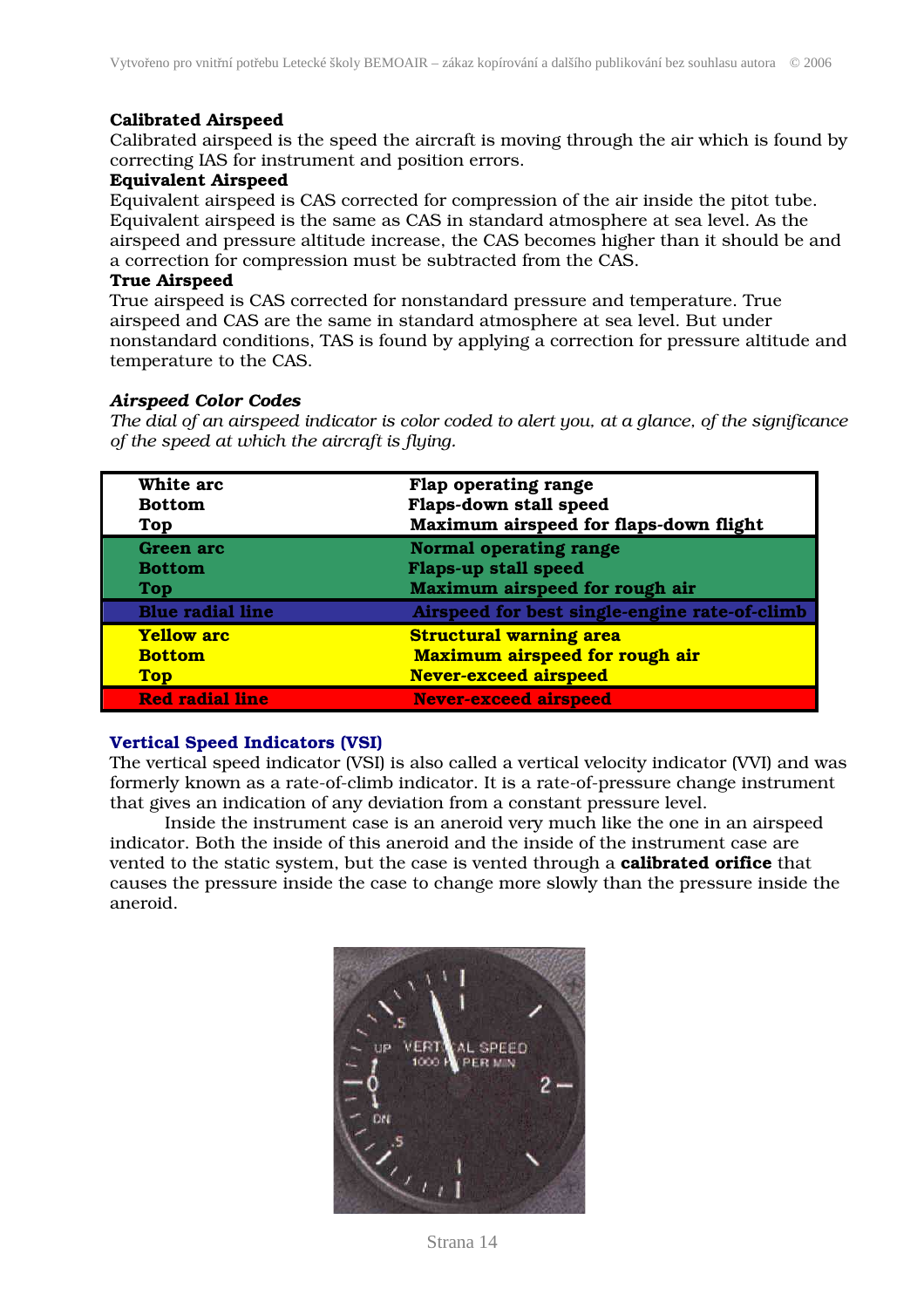#### *Vertical speed indicator*

As the aircraft ascends, the static pressure becomes lower and the pressure inside the case compresses the aneroid, moving the pointer upward showing a climb and indicating the number of feet per minute the aircraft is ascending.

When the aircraft levels off, the pressure no longer changes, the pressure inside the case becomes the same as that inside the aneroid and the pointer returns to its zero position.

 When the aircraft descents, the static pressure increases and the aneroid expands, moving the pointer downward, indicating a descent.

#### Compass systems

 The Earth is a huge magnet, spinning in spec, surrounded by a magnetic field made up of invisible lines of flux (*invisible lines of magnetic force passing between the poles of a magnet*). These lines leave the surface at the magnetic north pole and reenter at the magnetic south pole.

 Lines of magnetic flux have two important characteristics: any magnet that is free to rotate will align with them and an electrical current is induced into any conductor that cuts across them. Most direction indicators installed in aircraft make use of one of these two characteristics.

#### Magnetic Compass

One of the oldest and simplest instruments for indicating direction is the magnetic compass. It is also one of the basic instruments required for both VFR and IFR flight. An aircraft magnetic compass, such as the one in the following picture, has two small magnets attached to a metal float sealed inside a bowl of clear compass fluid similar to kerosene. A graduated scale, called a card, is wrapped around the float and viewed through a glass window with a **lubber line** across it. The card is marked with letters representing the cardinal directions and a number for each 30° between these letters. The magnetic compass is the simplest instrument in the panel, but is subject to a number of errors that must be considered.



*A magnetic compass*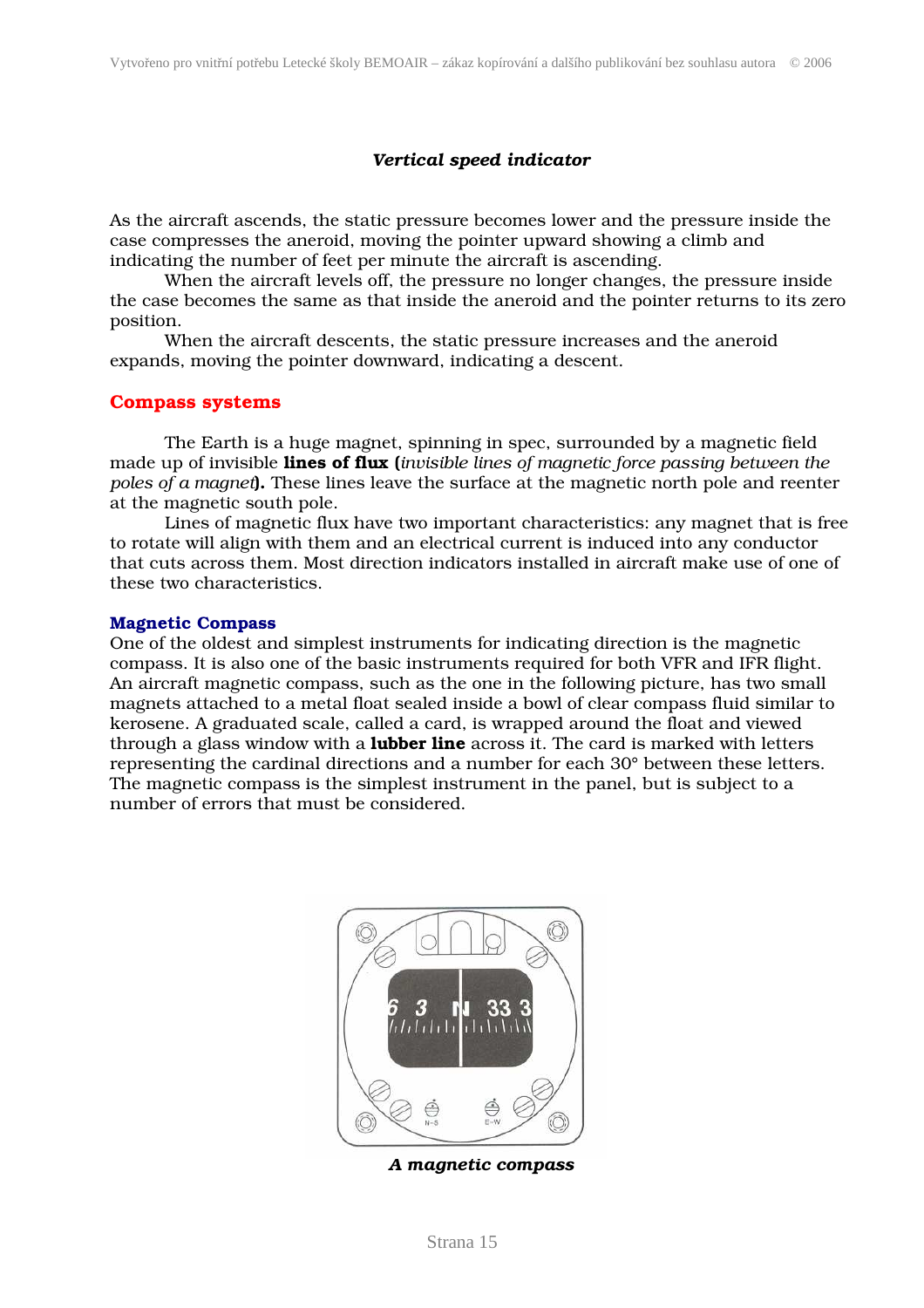#### Compass Errors

#### *Variation*

The compass error caused by the difference in the physical locations of the magnetic north pole and the geographic north pole.

Variation is always measured from the geographical north pole. When the magnetic north pole is on the left from the geographical north pole, variation is called as western and is marked **minus** (-). When the magnetic north pole is on the right from the geographical north pole, variation is called as eastern and is marked plus (+).

#### *Isogonic lines*

Lines drawn across aeronautical charts connecting points having the same magnetic variation.

#### *Agonic line*

An irregular imaginary line across the surface of the Earth along which the magnetic and geographic poles are in alignment and along which there is no magnetic variation.

#### *Deviation*

Is a magnetic compass error caused by local magnetic fields within the aircraft. Deviation error is different on each heading.

#### *Compass course*

A true course corrected for variation and deviation errors. The correction for variation and deviation must be applied in the correct sequence.

To find the compass course when the true course is known:

#### True Course ± Variation = Magnetic Course ± Deviation = Compass Course

To find the true course that is being flown when the compass course is known:

#### Compass Course ± Deviation = Magnetic Course ± variation = True Course

#### Dip Errors

A turn is made from north to west or from north to east. The rule for this error is:

#### When starting a turn from a northerly heading, the compass indication lags behind the turn.

A turn is made from south to west or from south to east. The rule for this error is: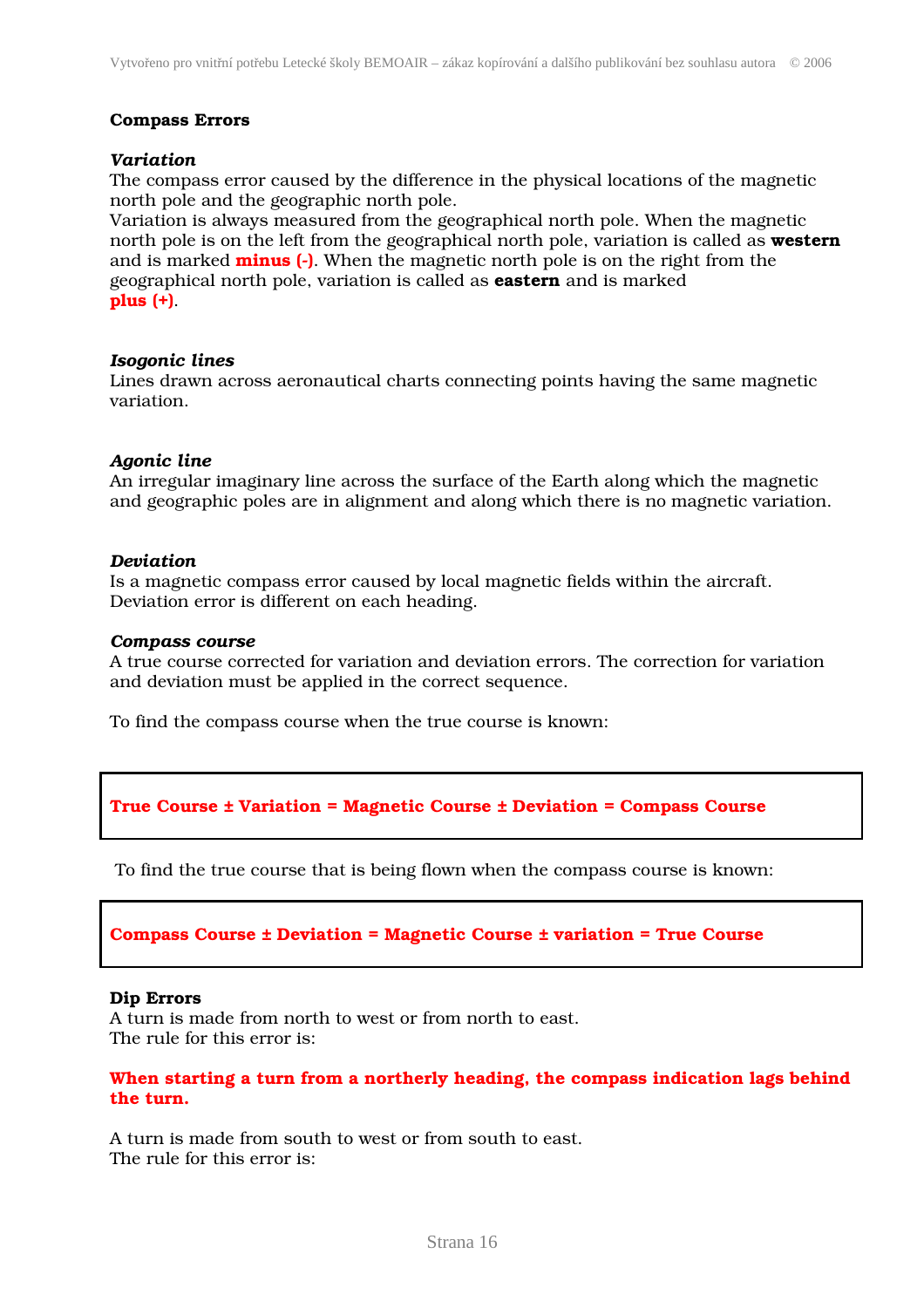When starting a turn from a southerly heading, the compass indication leads the turn.



#### Acceleration and deceleration during the flight

Acceleration causes an indication toward north, deceleration causes an indication toward south.



#### Oscillation Error

Oscillation is a combination of all the other errors and it results in the compass card swinging back and forth around the heading being flown.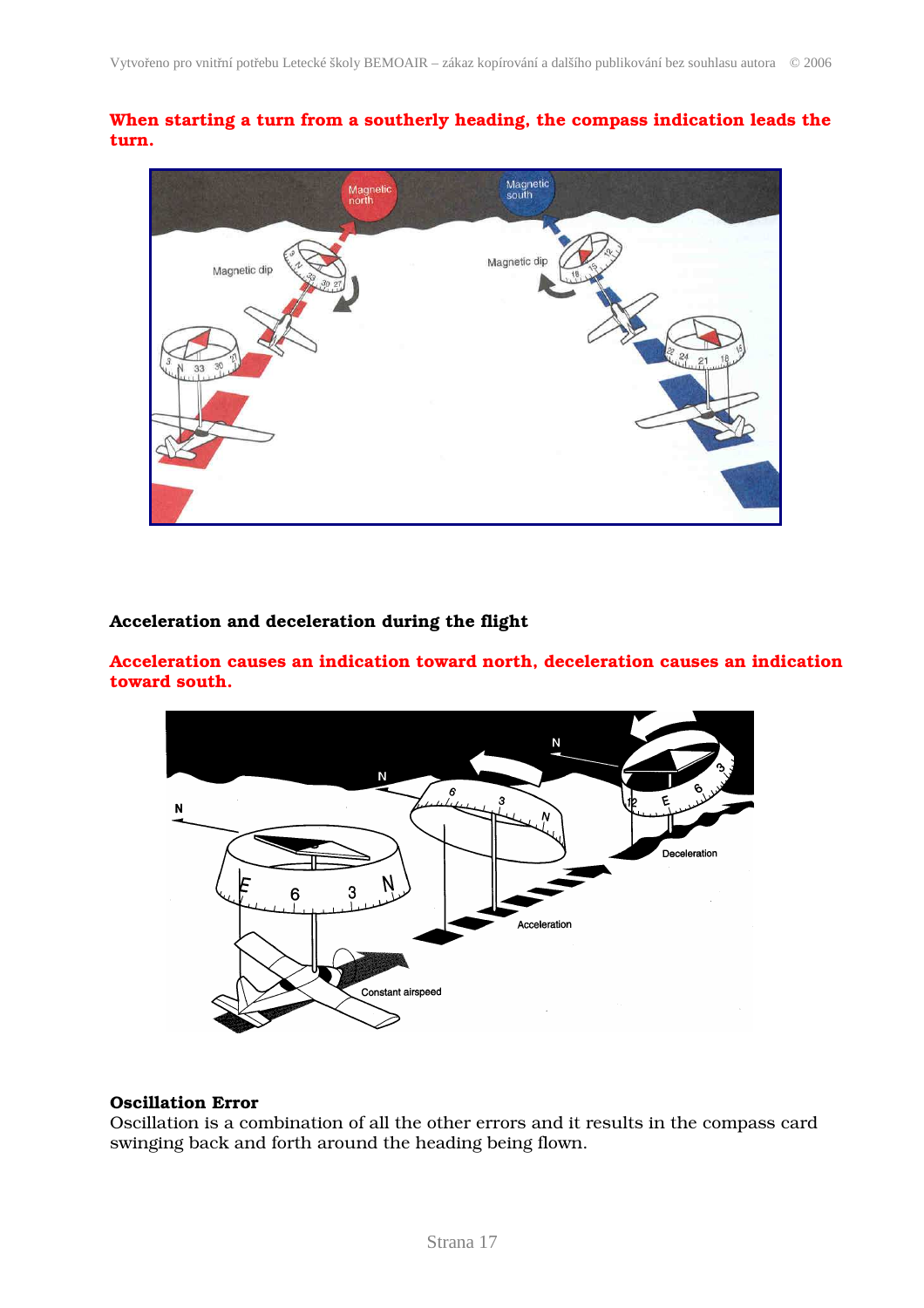#### Vertical Card Magnetic Compasses

The vertical card magnetic compass eliminates some of the errors and confusion. The dial of this compass is graduated with letters representing the cardinal directions, numbers every 30°, and marks every 5°. Oscillation of the magnet is damped by **eddy** currents induced into an aluminum damping cup.



*A vertical card magnetic compass*

#### Flux Gate Compass

The flux gate compass that drives slaved gyros uses the characteristic of current induction. The flux valve is a small segmented ring, made of soft iron that accepts lines of magnetic flux each time the current in the center coil reverses. This flux causes current to flow in the three pickup coils. The current in each of the three pickup coils changes with the heading of the aircraft.

The three coils are connected to the similar but smaller coils in a **synchro** inside the instrument case. The synchro rotates the dial of the Radio Magnetic Indicator (RMI) or a Horizontal Situation Indicator (HSI).

As instrument panels become more crowded and the pilot´s available scan time is reduced by a heavier cockpit workload, instrument manufacturers have worked towards combining instruments.

One good example of this is the RMI where the compass card is driven by signals from the flux valve and the two pointers are driven by an Automatic Direction Finder (ADF) and a Very-high-frequency Omni-directional Range (VOR).

ADF – Electronic navigation equipment that operates in the low and medium frequency bands.

VOR – Electronic navigation equipment in which the cockpit instrument identifies the radial or line from the VOR station measured in degrees clockwise from magnetic north, along which the aircraft is located.

#### Gyroscopic Systems

Flight without reference to a visible horizon can be safely accomplished by the use of gyroscopic instrument systems and the two characteristics of gyroscopes which are: rigidity and precession.

#### Attitude Indicators

The first attitude instrument (AI) was originally referred to as an artificial horizon, later as a gyro horizon; now it is more properly called an attitude indicator. Its mechanism is a small brass wheel with a vertical spin axis, spun at a high speed by either a stream of air impinging on buckets cut into its periphery, or by an electric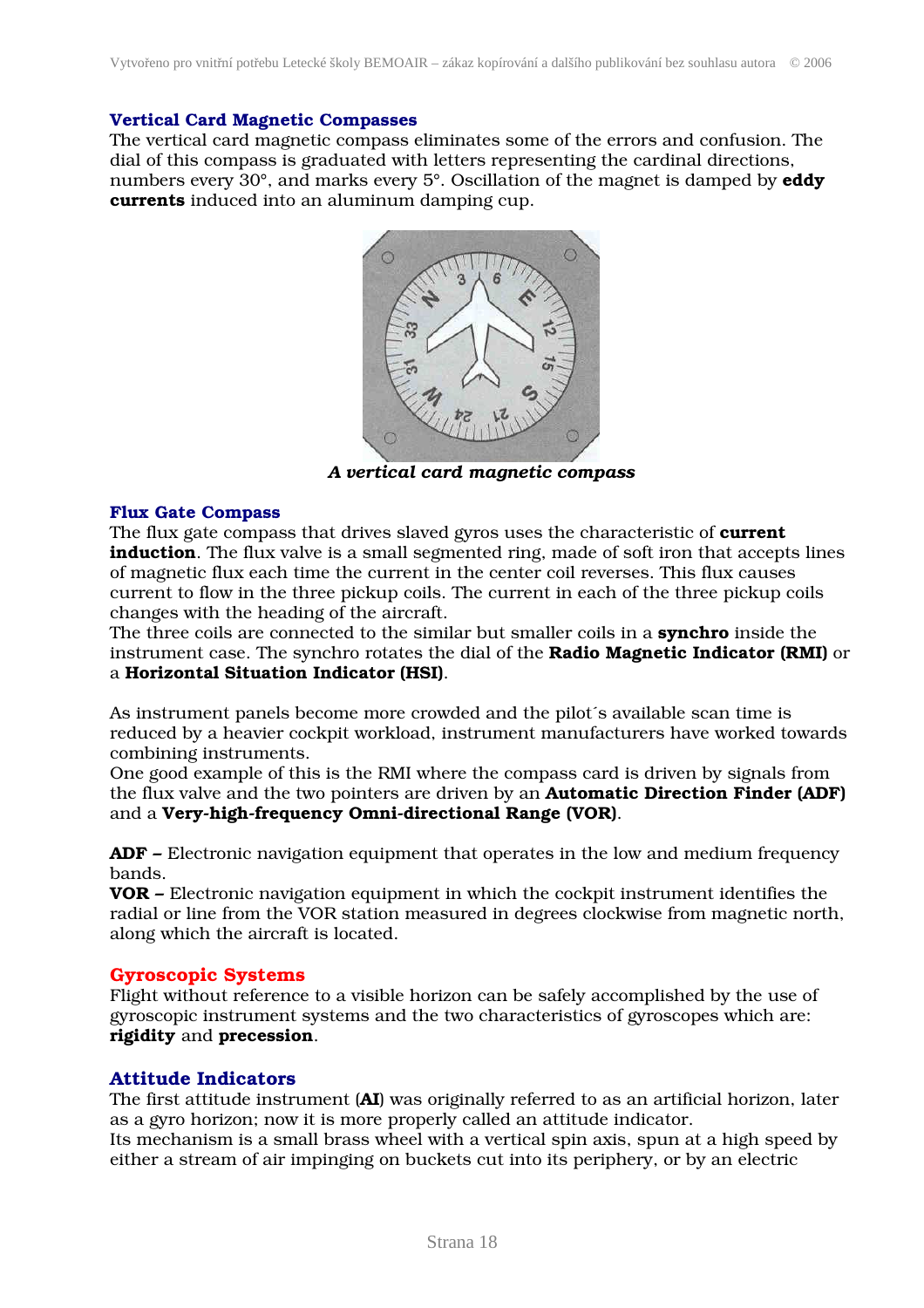motor. The gyro is mounted in a **double gimbal** which allows the aircraft to pitch and roll about the gyro as it remains fixed in space.

A horizon disk with a line representing the horizon and both pitch marks and bankangle lines is attached to the gimbals so it remains in the same plane as the gyro and the aircraft pitches and rolls about it. The top half of the instrument dial and horizon disc is blue, representing the sky; and the bottom half is brown, representing the ground. A bank index at the top of the instrument shows the angle of bank with lines that represent 10°, 20°, 30°, 60°and 90°.

A small symbolic aircraft is mounted in the instrument case so it appears to be flying relative to the horizon. The width of the wing of the symbolic aircraft and the dot in the center of the wings represents a pitch change of approximately 2°.



#### *The dial of this attitude indicator has reference lines showing pitch and roll*

The older instruments were limited in the amount of pitch or roll they could tolerate and had a caging mechanism that locked the gyro in its vertical position during any maneuvers that exceeded the instrument limits.

#### Heading Indicators

A magnetic compass is a dependable instrument and is used as a backup instrument. But it has so many inherent errors that it has been supplemented with gyroscopic heading indicators.

Gyro heading indicators, with the exception of slaved gyro indicators, are not northseeking and they must be set to the appropriate heading by referring to a magnetic compass.

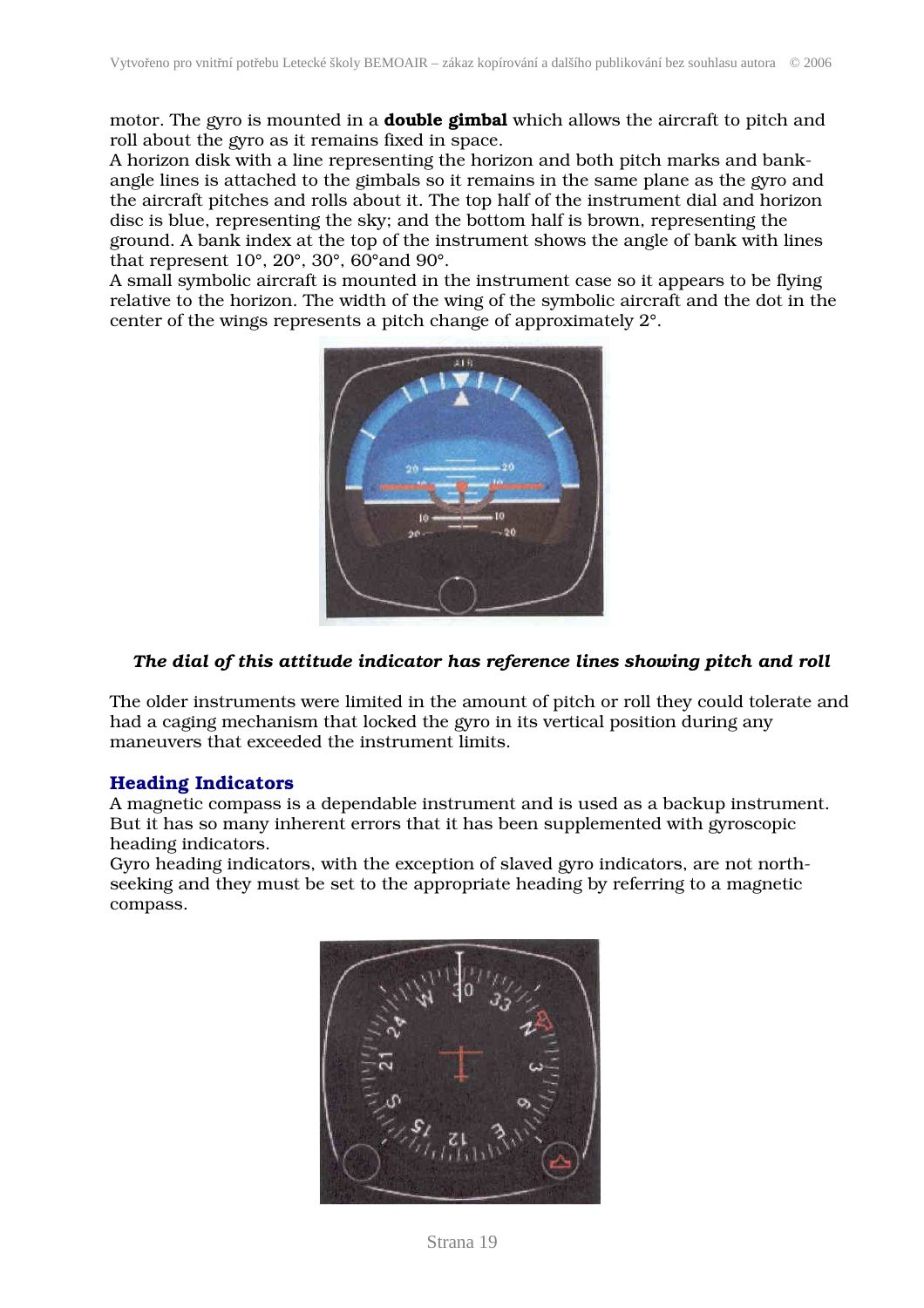#### *The heading indicator*

#### Turn Indicators

These rate instruments operate on the principle of precession. Precession is the characteristic of the gyroscope that causes an applied force to produce a movement, not at the point of application, but at a point 90° from the point of application in the direction of rotation.



#### *Precession causes a force applied to a spinning wheel to be felt 90° from the point of application in the direction of rotation*

#### Turn-and-Slip Indicator

One of the first gyroscopic instruments has two indicators: the inclinometer and turn indicator.

The inclinometer is a black ball sealed inside a curved glass tube that is partially filled with a liquid, much like compass fluid. This ball measures the relative strength of the force of gravity and the force of inertia caused by a turn.

The inclinometer does not indicate the amount of bank but it only indicates the relationship between the angle of bank and the rate of yaw.

The turn indicator id a small gyro spun either by air or by an electric motor. The gyro is mounted in a single gimbal with its spin axis parallel to the lateral axis of the aircraft and the axis of the gimbal parallel with the longitudinal axis.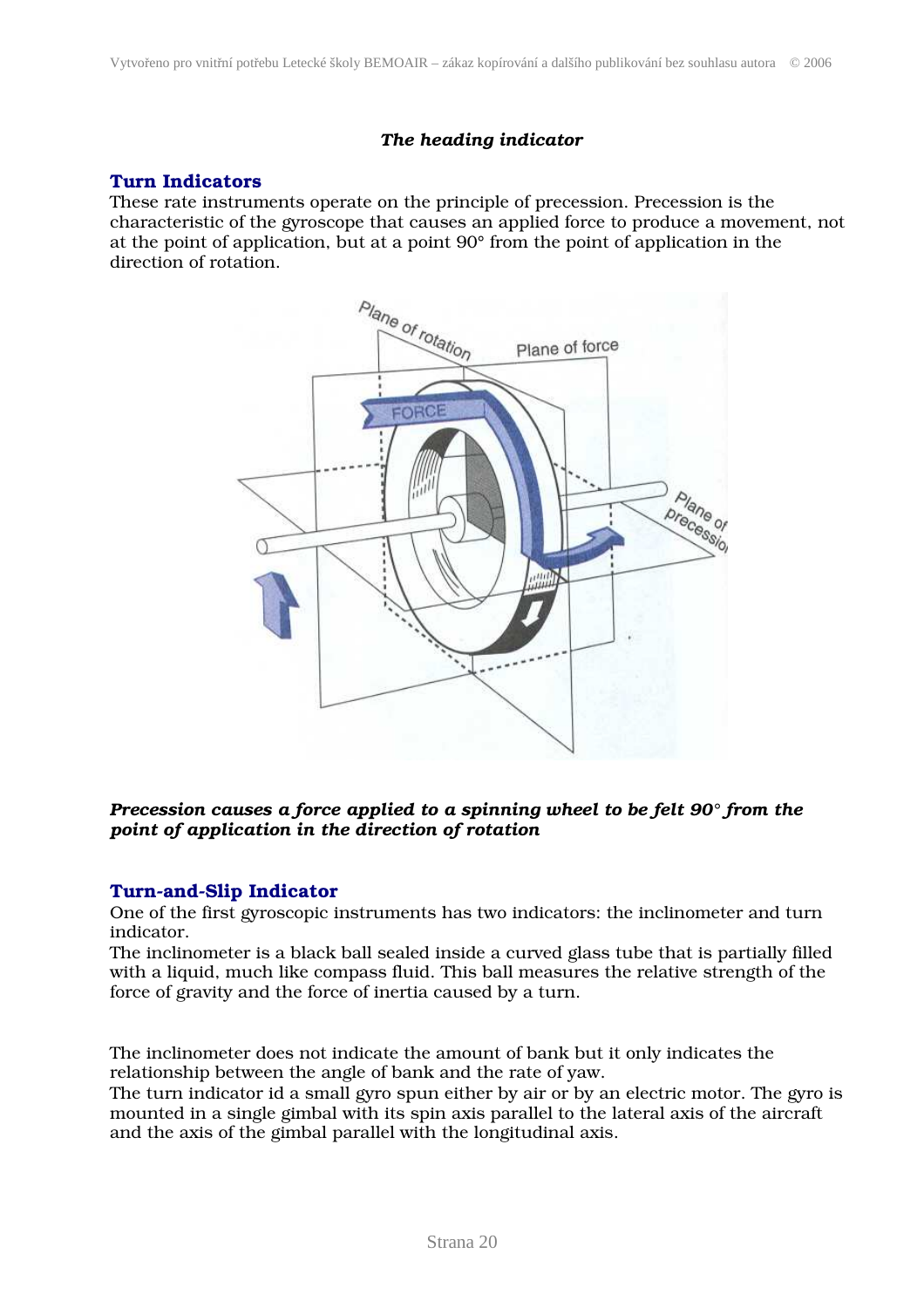

When the aircraft yaws, or rotates about its vertical axis, it produces a force in the horizontal plane that, due to precession, causes the gyro and its gimbal to rotate about the gimbal axis. It is restrained in this rotation plane by a calibration spring; it rolls over just enough to cause the pointer to deflect until it aligns with one of the **doghouse** shaped marks on the dial, when the aircraft is making a standard-rate turn.

#### Turn Coordinator

A turn coordinator operates on precession, the same as the turn indicator, but its frame is angled upward about 30° from the longitudinal axis of the aircraft. This allows it to sense both roll and yaw.



Rather than a needle as an indicator, the gimbal moves a dial on which is the rear view of a symbolic aircraft. The bezel of the instrument is marked to show bank angles for a standard-rate turn.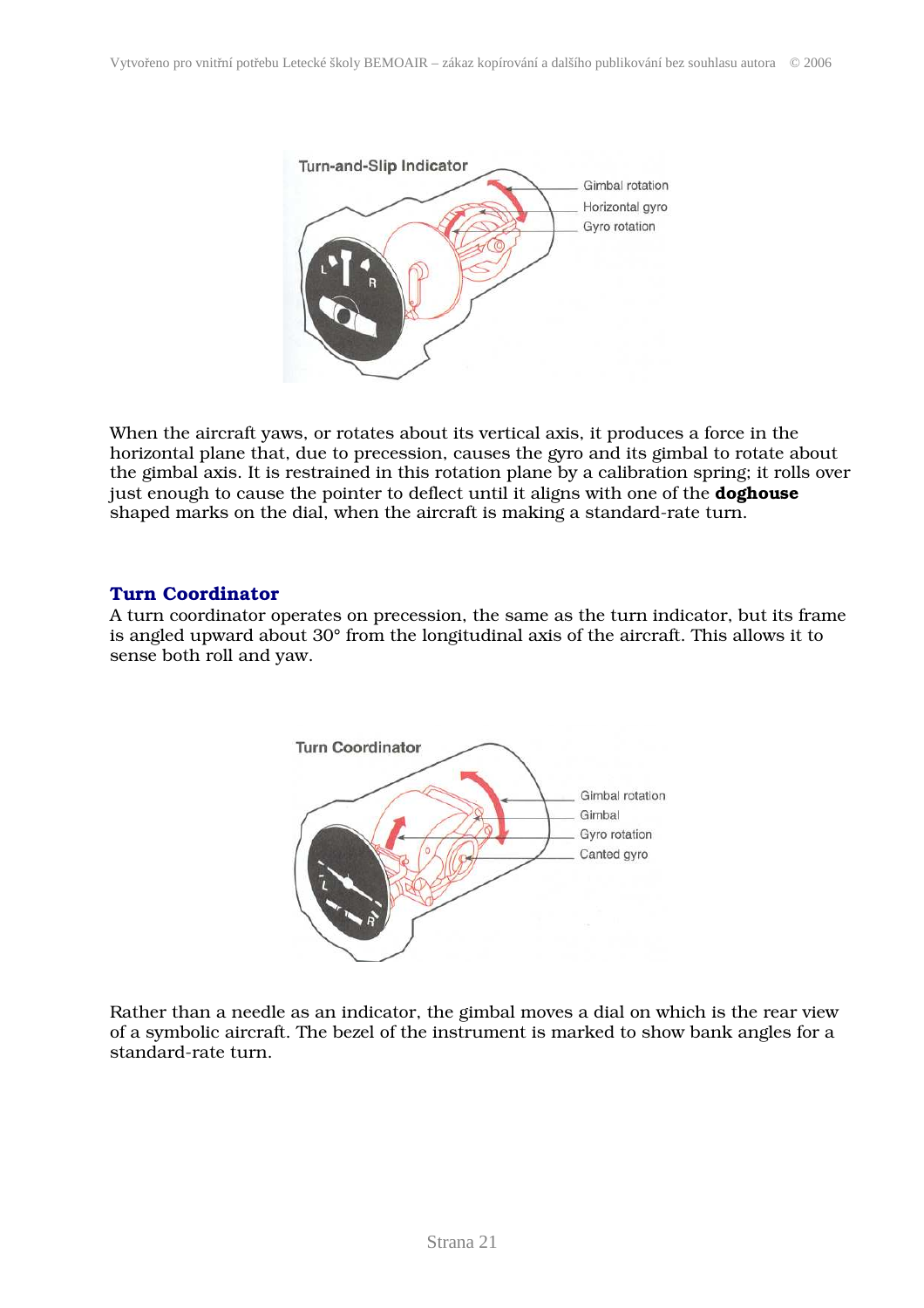#### Flight Director Systems Horizontal Situation Indicator (HSI)

The HSI is a direction indicator that uses the output from a flux valve to drive the dial, which acts as the compass card. The instrument shown on the picture combines the magnetic compass with navigation signals and a glide slope.



#### Attitude Director Indicator (ADI)

The ADI furnishes the same information as an attitude indicator, but has the additional feature of a set of computer-driven bowtie-shaped steering bars. Instead of the symbolic aircraft, a delta-shaped symbol represents the aircraft being flown.

The **mode controller** provides signals through the ADI to drive the steering bars. The pilot flies the aircraft to place the delta symbol in the V of the steering bars. "Command" indicators tell the pilot in which direction and how much to change aircraft attitude to achieve the desired result.

The integrated flight director system components in the instrument panel include the mode controller, ADI, HSI and annunciator panel.

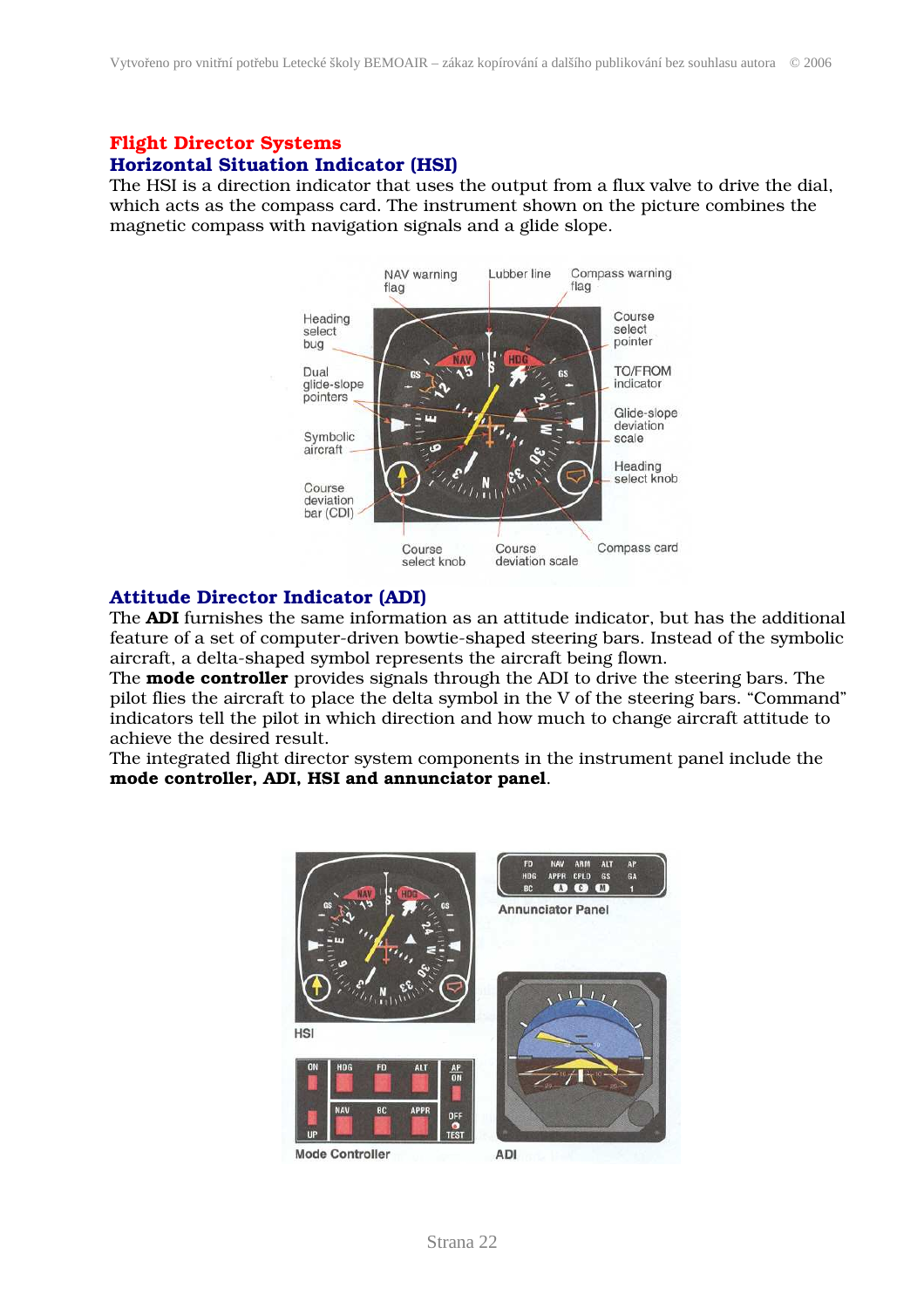## NAVIGATION SYSTEMS

#### Introduction

This section provides the basic radio principles applicable to navigation equipment, as well as an operational knowledge of how to use these systems in instrument flight.

#### Nondirectional Radio Beacon (NDB)

#### Description

The NDB is a ground-based radio transmitter that transmits radio energy in all directions.

The ADF; when used with an NDB, determines the bearing from the aircraft to the transmitting station. The indicator may be mounted in a separate instrument in the aircraft panel.



 The ADF needle points to the NDB ground station to determine the **relative bearing (RB)** to the transmitting station. **Magnetic heading (MH)** plus RB equals the magnetic bearing (MB) to the station.

#### NDB Components

 The ground equipment, the NDB, transmits in the frequency range of 190 to 535 kHz. Most ADFs will also tune the AM broadcast band frequencies above the NDB (550 to 1650 kHz). However these frequencies are not approved for navigation because stations do not continuously identify themselves and they are more

susceptible to sky wave propagation especially from dusk to dawn. NDB stations are capable of voice transmission and are often used for transmitting the automated weather observing system (AWOS). The aircraft must be in operational range of the NDB.

Before relying on ADF indications, identify the station by listening to the Morse code identifier. NDB stations are usually two letters or an alpha-numeric combination.

#### ADF Components

The airborne equipment includes two antennas, a receiver and the indicator instrument. The "sense" antenna (non-directional) receives signals with nearly equal efficiency from all directions. The "loop" antenna receives signals better from two directions (bidirectional).

The indicator instrument can be one of three kinds: the fixed-card ADF, movable-card ADF or the radio magnetic indicator (RMI). The fixed-card ADF (also known as the relative bearing indicator  $-$  RBI) always indicates zero at the top of the instrument and the needle indicates the RB to the station.

The movable-card ADF allows the pilot to rotate the aircraft´s present heading to the top of the instrument so that the head of the needle indicates MB to the station. The RMI differs from the movable-card ADF because it automatically rotates the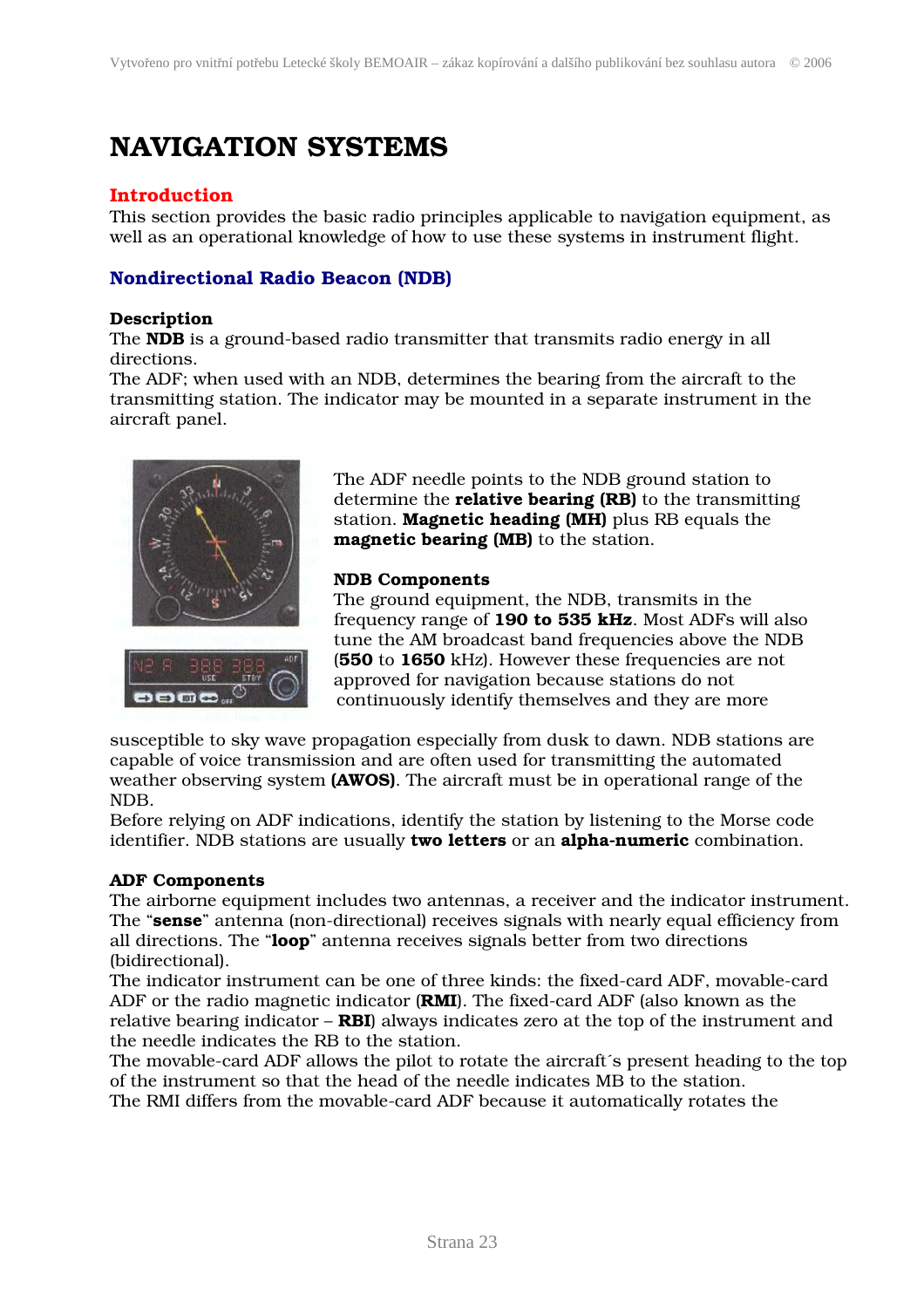azimuth card to represent aircraft heading. The RMI has two needles, which can be used to indicate navigation information from either the ADF or the VOR receivers.

#### Very-High frequency Omnidirectional Range (VOR)

#### Description

VOR is the primary navigational aid (NAVAID) used by civil aviation. The VOR ground station is oriented to magnetic north and transmits azimuth information to the aircraft, providing 360° courses TO or FROM the VOR station. When DME is installed with the VOR, it is referred to as a VOR/DME and provides both azimuth and distance information. When military tactical air navigation (TACAN) equipment is installed with VOR, it is known as a VORTAC and provides both azimuth and distance information. The courses oriented FROM the station are called **radials**. The VOR information received by an aircraft is not influenced by aircraft attitude or heading.



Course index **VOR indicator instruments** have at least following essential components: *Omnibearing selector (OBS)* when *Course deviation indicator (CDI)* a needle hinged to move laterally across the instrument face. *TO/FROM indicator* showing whether the selected course will take the aircraft to or from the station. *Flags or other signal strength Flags or other signal strength*  indicators displaying a usable or unreliable signal.

The indicator instrument may also be a horizontal situation indicator (HSI) which combines the heading indicator and CDI.

#### Distance Measuring Equipment (DME)

#### **Description**

When used in conjunction with the VOR system, DME makes it possible for pilots to determine an accurate geographic position of the aircraft, including the bearing and distance TO and FROM the station.

A DME is used for determining the distance from a ground DME transmitter. Compared with other VHF/UHF NAVAIDS, a DME is very accurate. The distance information can be used to determine the aircraft position or flying a track that is a constant distance from the station. This is referred to as DME arc.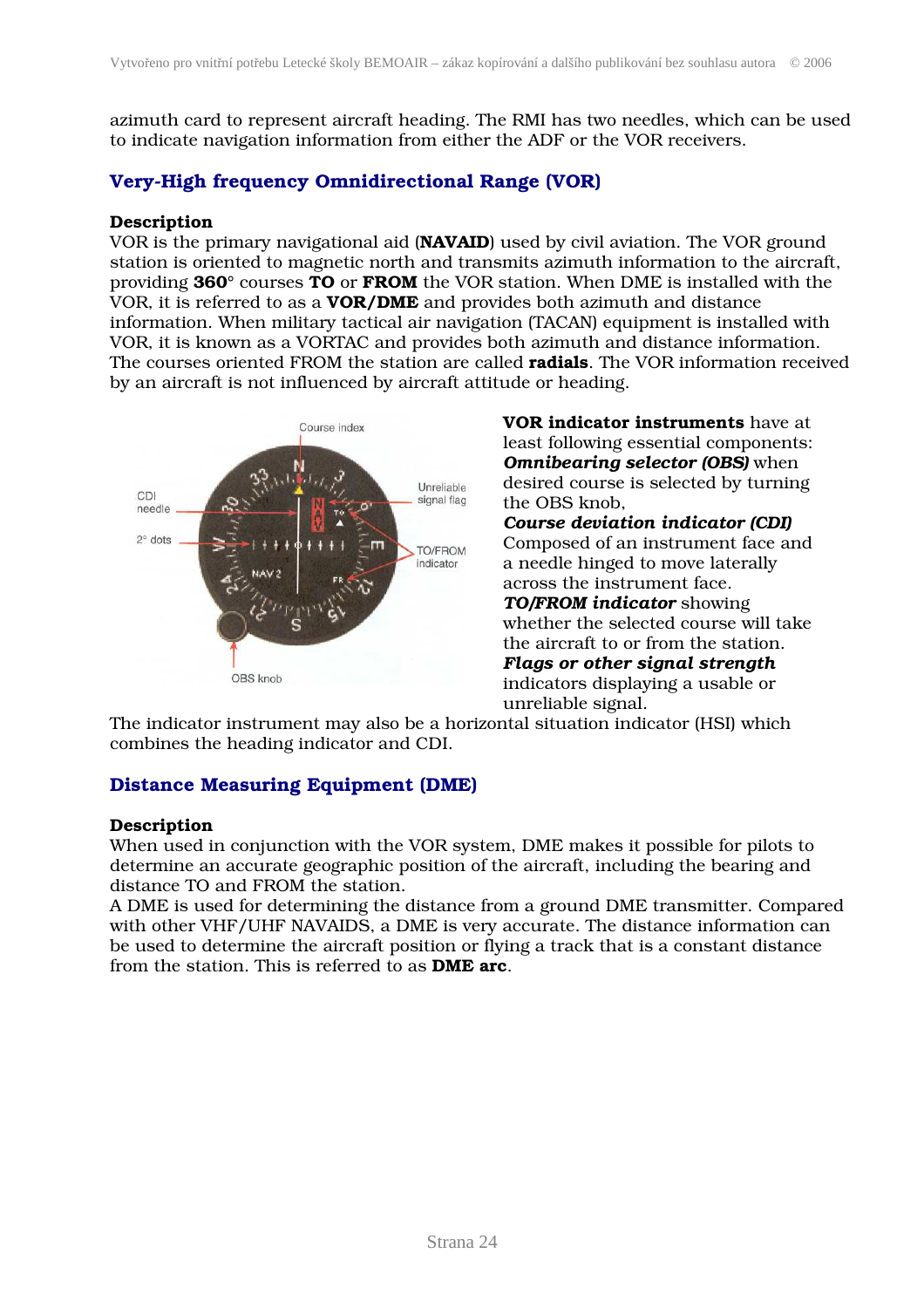#### Area Navigation (RNAV)

#### Description

Area navigation (RNAV) equipment includes VOR/DME, LORAN, GPS and inertial navigation systems (INS). RNAV equipment is capable of computing the aircraft position, actual track, ground speed and then presenting meaningful information to the pilot. VOR/DME RNAV is based on information generated by the present VORTAC or

VOR/DME systems to create a waypoint using an airborne computer.

LORAN (Long Range Navigation) uses a network of land-based transmitters to provide an accurate long range navigation system.

GPS (Global Positioning System) permits Earth-centered coordinates to be determined and provides aircraft position referenced to the DOD (Department of Defense) World Geodetic System of 1984 (WGS-84).

GPS operation is based on the concept of ranging and triangulation from a group of satellites in space which act as precise reference points.

#### Instrument Approach Systems

#### Description

Most navigation systems approved for en route and terminal operations under IFR, such as VOR, NDB and GPS may also be approved to conduct IAPs. The most common systems in use are the ILS, simplified landing facility (SDF), localizer directional aid (LDA) and microwave landing system (MLS). These systems operate independently of other navigation systems.

#### Instrument Landing Systems (ILS)

The ILS provides both course and altitude guidance to a specific runway. The ILS system is used to execute a precision instrument approach procedure or **precision approach**. The system consists of the following components:

- A localizer (LOC) provides horizontal (left/right) guidance along the extended centerline of the runway
- A glide slope (GS) provides vertical (up/down) guidance toward the runway touchdown point, usually at a 3°slope
- Marker beacons provide range information along the approach path
- Approach Lighting Systems (ALS) assist in the transition from instrument to visual flight



#### *Standard 2-bar VASI*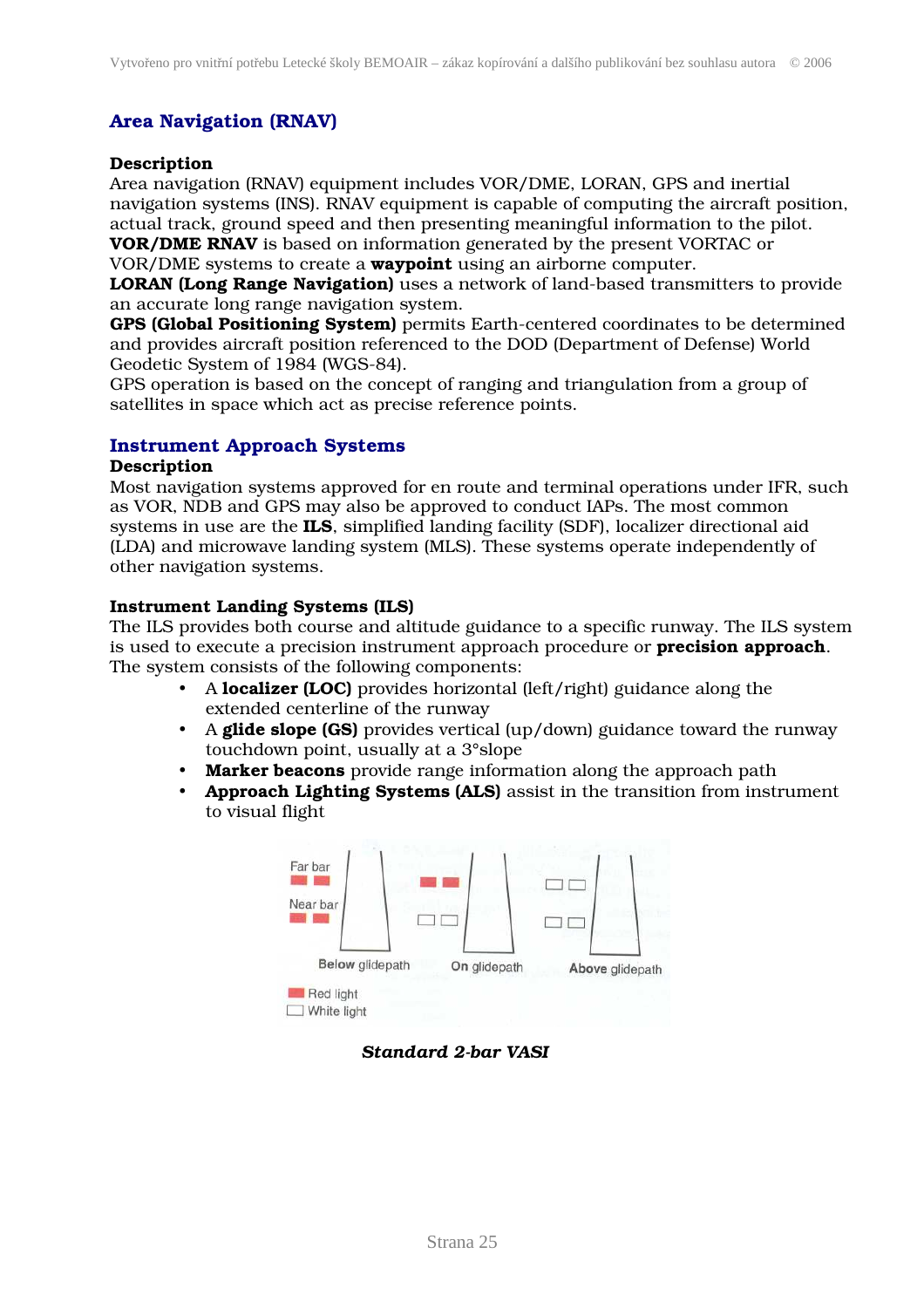

#### *Glide-slope receiver indication and aircraft displacement*

#### Radar Navigation (Ground based)

#### Description

Radar works by transmitting a pulse of RF energy in a specific direction. The return of the echo or bounce of that pulse from a target is precisely timed. From this, the distance traveled by the pulse and its echo is determined and displayed on a radar screen.

#### Functions of Radar Navigation

The radar systems used by ATC are:

Air Route Surveillance Radar (ARSR) – Air route traffic control center radar used primarily to detect and display an aircraft´s position while en route between terminal areas

Airport Surveillance Radar (ASR) – Approach control radar used to detect and display an aircraft´s position in the terminal area

**Precision Approach Radar (PAR)** – A specific type and installation of radar, usually found at military or joint-use airfields. It uses two radar antennas, one for left/right information and one for glide path information to provide a precision approach

Airport Surface Detection Equipment (ASDE) – Radar equipment specifically designed to detect all principle features and traffic on the surface of an airport presenting the entire image on the control tower console.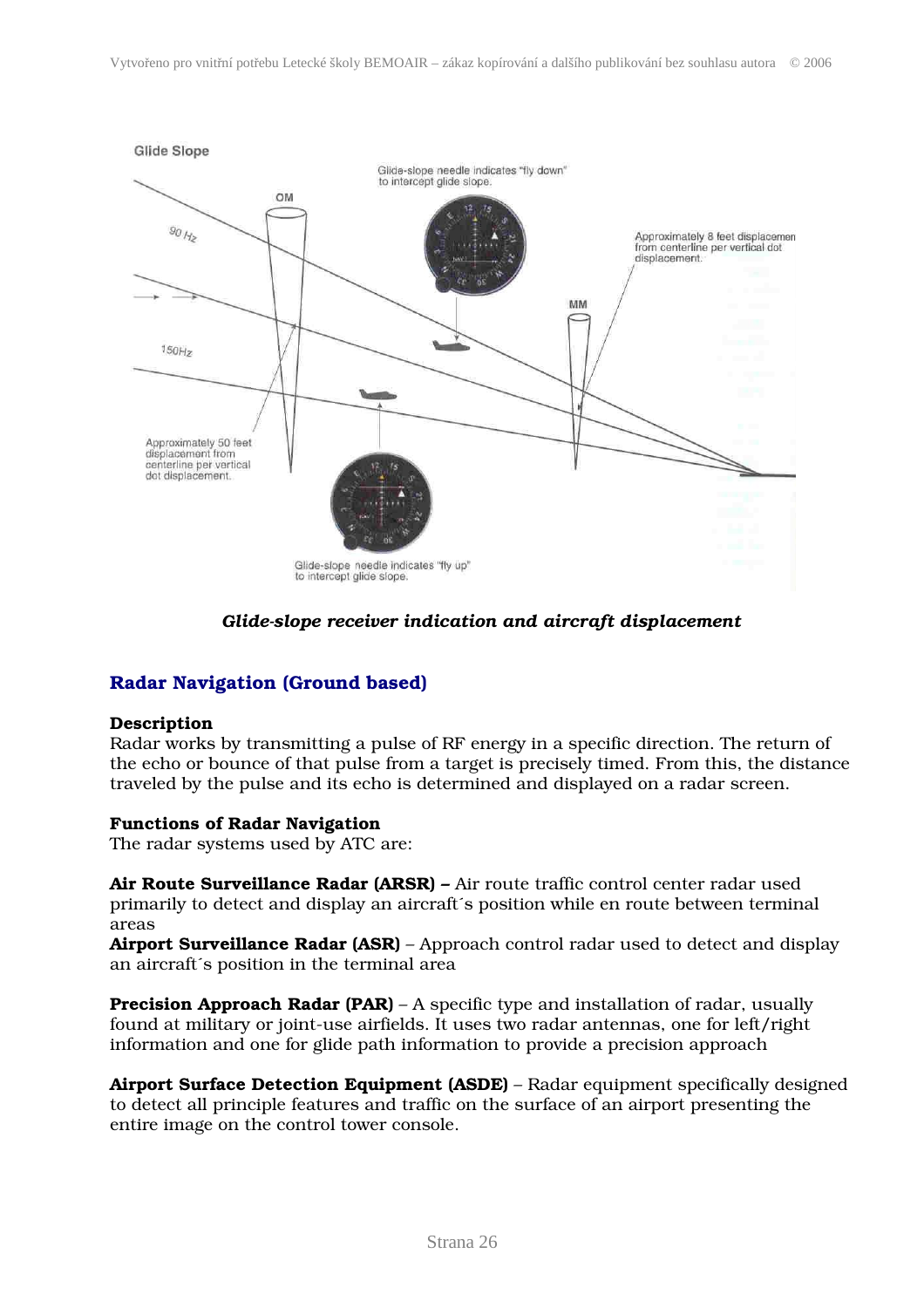## RADIOTELEPHONY

#### General Procedures

#### Introduction

Radiotelephony provides the means by which pilots and ground personnel communicate with each other. Used properly, the information and instructions transmitted are of vital importance in assisting in the safe operation of aircraft.

#### Transmission of Letters

| A | <b>Alpha</b>   | N | <b>November</b> |
|---|----------------|---|-----------------|
| в | <b>Bravo</b>   | О | <b>Oscar</b>    |
| С | <b>Charlie</b> | P | Papa            |
| D | <b>Delta</b>   | g | <b>Quebec</b>   |
| Е | <b>Echo</b>    | R | <b>Romeo</b>    |
| F | <b>Foxtrot</b> | s | <b>Sierra</b>   |
| G | Golf           | т | <b>Tango</b>    |
| н | <b>Hotel</b>   | U | <b>Uniform</b>  |
|   | India          | v | <b>Victor</b>   |
| J | <b>Juliet</b>  | W | <b>Whiskey</b>  |
| ĸ | <b>Kilo</b>    | x | X-ray           |
| L | Lima           | Y | <b>Yankee</b>   |
| м | <b>Mike</b>    | z | <b>Zulu</b>     |

#### Transmission of Numbers

| O        | <b>Zero</b>  | 7               | <b>Seven</b> |
|----------|--------------|-----------------|--------------|
|          | One          | 8               | Eight        |
| $\bf{2}$ | Two          | 9               | <b>Nine</b>  |
| 3        | <b>Three</b> | <b>Decimal</b>  |              |
| 4        | <b>Four</b>  | <b>Hundred</b>  |              |
| 5        | <b>Five</b>  | <b>Thousand</b> |              |
| 6        | <b>Six</b>   |                 |              |

When transmitting messages containing aircraft call sign, altimeter settings, flight levels (with the exception of FL 100,200,300 etc), headings, wind speeds/directions, pressure settings, transponder codes and frequencies, each of the digits shall be transmitted separately.

All numbers used in the transmission of altitude, height, cloud height, visibility and runway visual range information which contain whole hundreds and thousands shall be transmitted by pronouncing each digit in the number of hundreds or thousands followed by the word HUNDRED or TOUSAND as appropriate.

Numbers containing a decimal point shall be transmitted with the decimal point in appropriate sequence being indicated by the word decimal.

All six digits shall be used when identifying frequencies irrespective of whether they are 25 kHz or 8.33 kHz spaced. When the final two digits of the frequency are both zero, only the first four digits need to be given.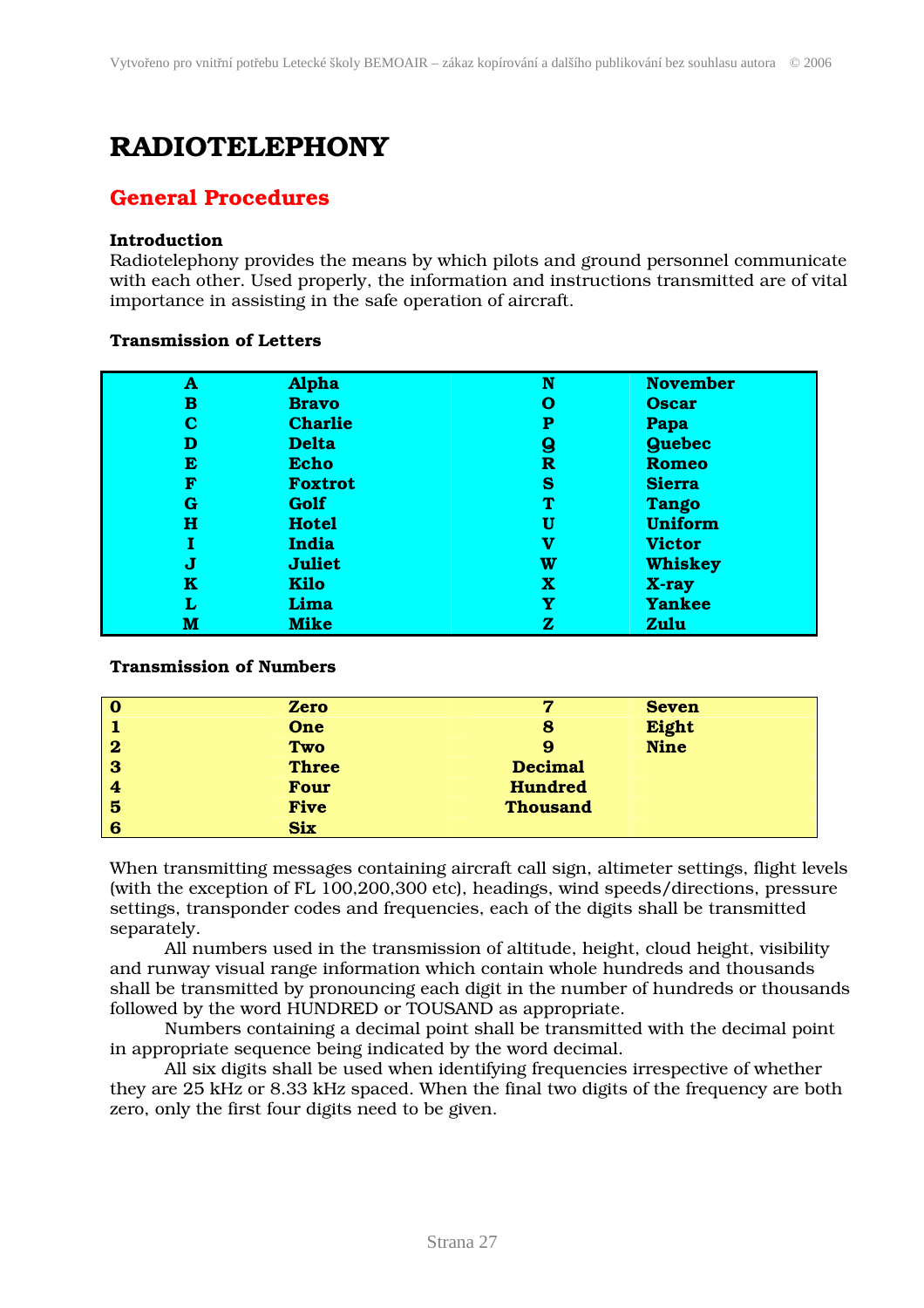#### Transmission of Time

When transmitting time, only minutes of the hour are normally required. However, the hour should be included if there is a possibility of confusion. Time checks shall be given to the nearest minute. Coordinated Universal Time (UTC) is to be used at all times, unless specified.

24 00 hours designates midnight, the end of the day, and 0000 hours the beginning of the day.

#### Standard Words and Phrases

The following words and phrases shall be used in radiotelephony communications as appropriate and shall have meaning given below:

| <b>ACKNOWLEDGE</b>       | Let me know that you have received and understood this               |  |  |  |
|--------------------------|----------------------------------------------------------------------|--|--|--|
|                          | message.                                                             |  |  |  |
| <b>AFFIRM</b>            | Yes.                                                                 |  |  |  |
| <b>APPROVED</b>          | Permission for proposed action granted.                              |  |  |  |
| <b>BREAK</b>             | Indicates the separation between messages.                           |  |  |  |
| <b>BREAK BREAK</b>       | Indicates the separation between messages transmitted to             |  |  |  |
|                          | different aircraft in a busy environment.                            |  |  |  |
| <b>CANCEL</b>            | Annul the previously transmitted clearance.                          |  |  |  |
| <b>CHANGING TO</b>       | I intend to call (unit) on  (frequency).                             |  |  |  |
| <b>CHECK</b>             | <b>Examine a system or procedure.</b> (Not to be used in any         |  |  |  |
|                          | other context. No answer is normally expected)                       |  |  |  |
| <b>CLEARED</b>           | Authorized to proceed under the conditions specified.                |  |  |  |
| <b>CLIMB</b>             | Climb and maintain.                                                  |  |  |  |
| <b>CONFIRM</b>           | I request verification of: (clearance, instruction, action,          |  |  |  |
|                          | information).                                                        |  |  |  |
| <b>CONTACT</b>           | <b>Establish communication with </b>                                 |  |  |  |
| <b>CORRECT</b>           | True or accurate.                                                    |  |  |  |
| <b>DESCEND</b>           | Descent and maintain.                                                |  |  |  |
| <b>DISREGARD</b>         | Ignore                                                               |  |  |  |
| <b>FANSTOP</b>           | I am initiating a practice engine failure after take off             |  |  |  |
|                          | (used only by pilots of single engine aircraft). The response        |  |  |  |
|                          | should be "REPORT CLIMBING AWAY"                                     |  |  |  |
| <b>FREECALL</b>          | <b>Call  (unit)</b> (your details have not been passed – mainly used |  |  |  |
|                          | by military ATC)                                                     |  |  |  |
| <b>HOLD SHORT</b>        | Stop before reaching the specified location                          |  |  |  |
|                          | Note: only used in limited circumstances where no defined point      |  |  |  |
|                          | exists                                                               |  |  |  |
| <b>HOW DO YOU READ</b>   | What is the readability of my transmission?                          |  |  |  |
| <b>I SAY AGAIN</b>       | I repeat for clarity or emphasis.                                    |  |  |  |
| <b>MAINTAIN</b>          | Continue in accordance with the conditions specified or in           |  |  |  |
|                          | its literal sense, e.g. "Maintain VFR"                               |  |  |  |
| <b>MONITOR</b>           | <b>Listen out on (frequency)</b>                                     |  |  |  |
| <b>NEGATIVE</b>          | No; or permission not granted; or that is not correct; or            |  |  |  |
|                          | not capable                                                          |  |  |  |
| <b>OUT</b>               | This exchange of transmission is ended and no response is            |  |  |  |
|                          | expected                                                             |  |  |  |
| <b>OVER</b>              | My transmission is ended and I expect a response from you            |  |  |  |
| <b>PASS YOUR MESSAGE</b> | Proceed with your message                                            |  |  |  |
| <b>READ BACK</b>         | Repeat all, or the specified part of this message back to me         |  |  |  |
|                          | exactly as received                                                  |  |  |  |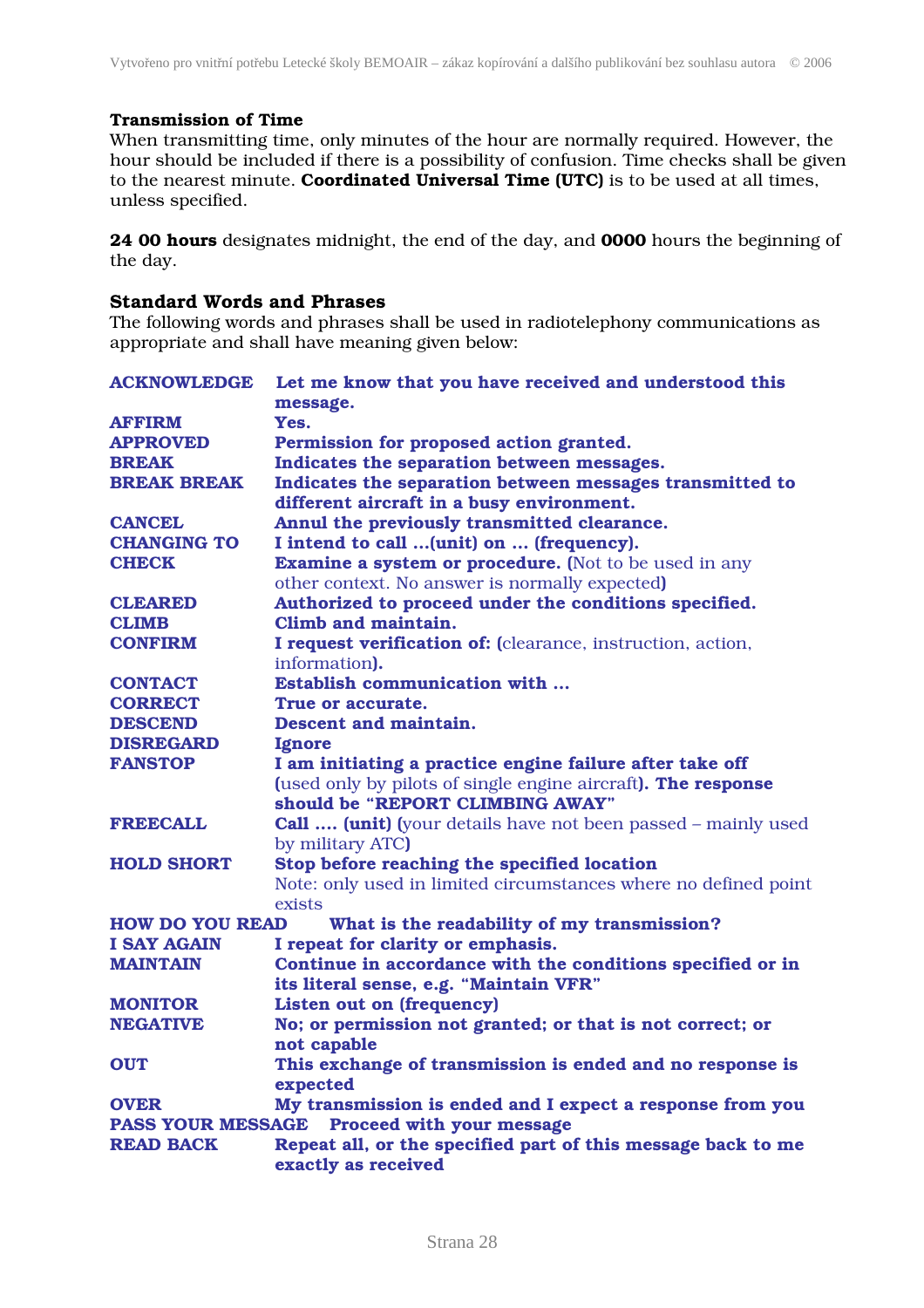| <b>REPORT</b><br><b>REQUEST</b><br><b>ROGER</b> | <b>Pass requested information</b><br>I should like to know  or I wish to obtain<br>I have received all your last transmission<br>Note: Under no circumstances to be used in reply to a<br>question requiring a direct answer in the affirmative |
|-------------------------------------------------|-------------------------------------------------------------------------------------------------------------------------------------------------------------------------------------------------------------------------------------------------|
| <b>SAY AGAIN</b>                                | (AFFIRM) or negative (NEGATIVE)<br>Repeat all, or the following part of your last transmission                                                                                                                                                  |
| <b>SPEAK SLOWER</b>                             | Reduce your rate of speech                                                                                                                                                                                                                      |
|                                                 |                                                                                                                                                                                                                                                 |
| <b>STANDBY</b>                                  | Wait and I will call you                                                                                                                                                                                                                        |
| <b>UNABLE</b>                                   | I cannot comply with your request, instruction and                                                                                                                                                                                              |
|                                                 | <b>clearance</b> (normally followed by a reason)                                                                                                                                                                                                |
| <b>WILCO</b>                                    | I understand your message and will comply with it                                                                                                                                                                                               |
| <b>WORDS TWICE</b>                              | As a request: communication is difficult, please send every<br>word twice                                                                                                                                                                       |
|                                                 | As information: since communication is difficult, every<br>word in this message will be sent twice.                                                                                                                                             |

#### Callsigns for Aeronautical Stations

Aeronautical stations are identified by the name of the location followed by a suffix which indicates the type of services being provided.

| <b>SERVICE</b>                | <b>SUFFIX</b>                                 |
|-------------------------------|-----------------------------------------------|
|                               |                                               |
| <b>Area Control</b>           | <b>CONTROL</b>                                |
| Radar (in general)            | <b>RADAR</b>                                  |
| <b>Approach Control</b>       | <b>APPROACH</b>                               |
| <b>AERODROME CONTROL</b>      | <b>TOWER</b>                                  |
| <b>Approach Control Radar</b> | <b>DIRECTOR/DEPARTURE (RADAR-when tasks</b>   |
| <b>Arrival/Departure</b>      | combined)/ARRIVAL - (when approved)           |
| <b>Ground Movement</b>        | <b>GROUND</b>                                 |
| <b>Control</b>                |                                               |
| <b>Precession Approach</b>    | <b>TALKDOWN (Military - FINAL CONTROLLER)</b> |
| Radar                         |                                               |
| <b>Flight Information</b>     | <b>INFORMATION</b>                            |
| Air/Ground                    | <b>RADIO</b>                                  |
| <b>Communication Service</b>  |                                               |
| <b>Ground Movement</b>        | <b>DELIVERY</b>                               |
| Planning                      |                                               |

When satisfactory communication has been established, and provided that it will not be confusing, the name of the location or callsign suffix may be omitted.

#### Callsigns for Aircraft

When establishing communication, an aircraft shall use the full callsigns of both stations.

Ruzyn**ě** Tower, OK-ABC OK-ABC, Ruzyn**ě** Tower

After satisfactory communication has been established and provided that no confusion is likely to occur, the ground station may abbreviate callsigns (see the table).